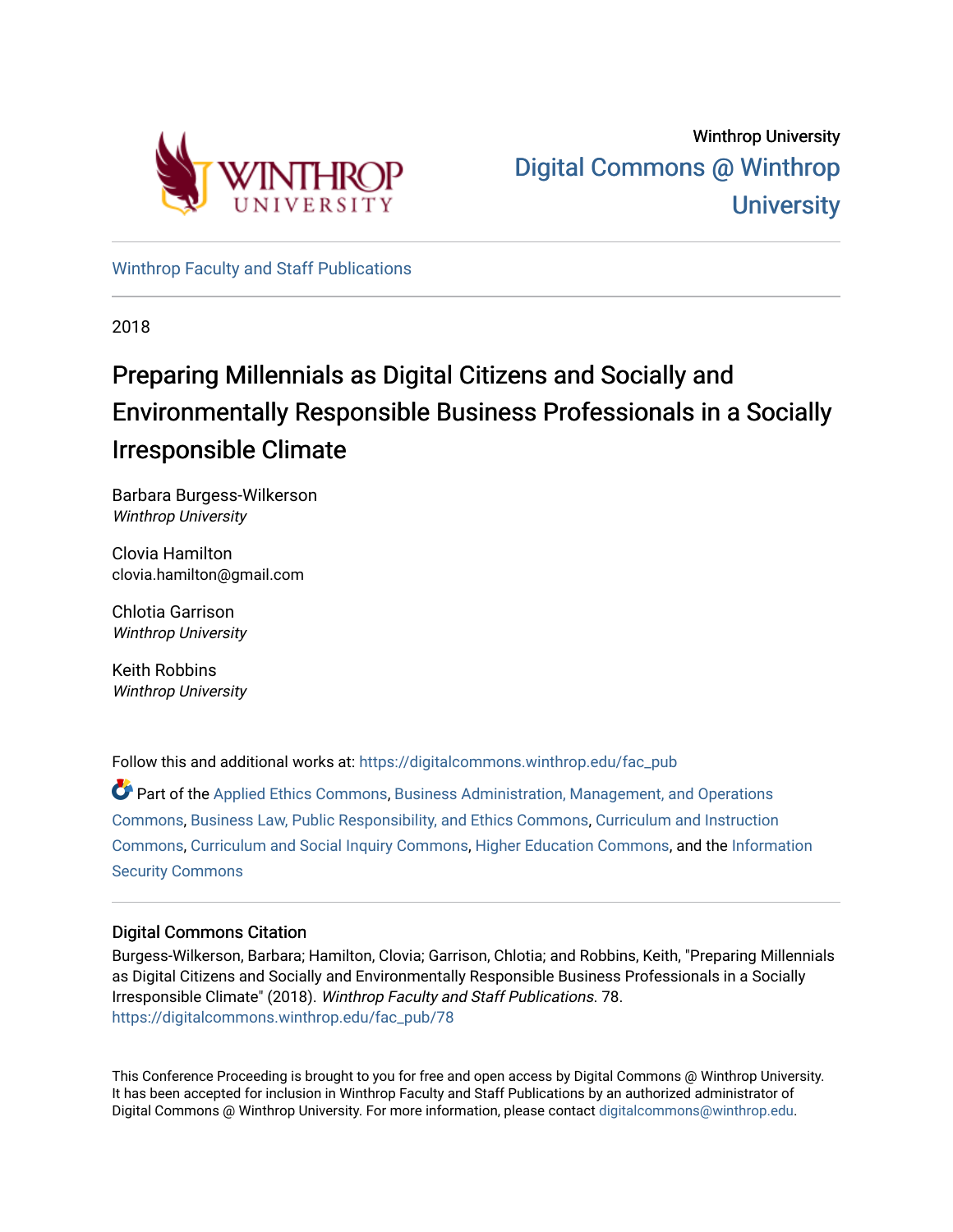## **Preparing Millennials as Digital Citizens and Socially and Environmentally Responsible Business Professionals in a Socially Irresponsible Climate**

### **Barbara Burgess-Wilkerson, Clovia Hamilton, Chlotia Garrison, Keith Robbins Winthrop University**

#### **Abstract**

As of 2015, millennials (born in the 1990's) became the largest population in the workplace – and are still growing. Studies indicate millennials are tech savvy but are lagging in the exercise of digital responsibility. In addition, they are passive towards environmental sustainability and fail to grasp the importance of social responsibility. This paper provides a review of such findings relating to business communications educators in their classrooms. The literature should enable the development of millennials as excellent global citizens through business communications curricula that emphasize: digital citizenship, environmental sustainability and social responsibility. The impetus for this work is to provide guidance in the development of courses and teaching strategies customized to the development of millennials as digital, environmental and socially responsible global citizens.

#### **Introduction**

Since 2015, millennials are the most represented generational population in the workplace. By 2030, 77 million millennials will make up 75% of the workforce [\(Fry, 2018\)](#page-17-0). It is likely that the next two decades will bear witness to this new generation confronting issues of global urgency amid demands for public action. One of the greatest challenges facing today's educators is properly equipping the next generation of business leaders with a blueprint for these future challenges. The good news is that millennials possess many admirable attributes. Inarguably millennials are technologically more sophisticated than any previous generation. Millennials are viewed as confident, team-oriented and high achievers (Klass & Lindenberger, 2017). Despite these qualities, a recent national survey determined that barely one adult in three believe millennials as adults will make the world a better place [\(Strauss,](#page-19-0)  [2003\)](#page-19-0).

Although millennials are the most tech savvy generation of all time, many lack competence in digital responsibility; have a passive attitude towards environmental sustainability and fail to grasp the importance of social responsibility [\(Davis, 2016;](#page-16-0) [Ribble, 2011\)](#page-19-1). Digital citizenship, environmental sustainability, and social responsibility are key components of" socially responsible ethics." Their definitions follow.

Mike Ribble, author of "Raising a Digital Child" is considered the godfather of digital citizenship and is at the forefront of conceptualizing digital citizenship in schooling. He argues that digital citizenship should be viewed as a way of thinking and whenever possible educators should find ways to incorporate digital citizenship lessons and examples in every classroom. A "responsible digital citizen" is a person skilled in using the internet to buy and sell products/services safely; engages in making practical, safe,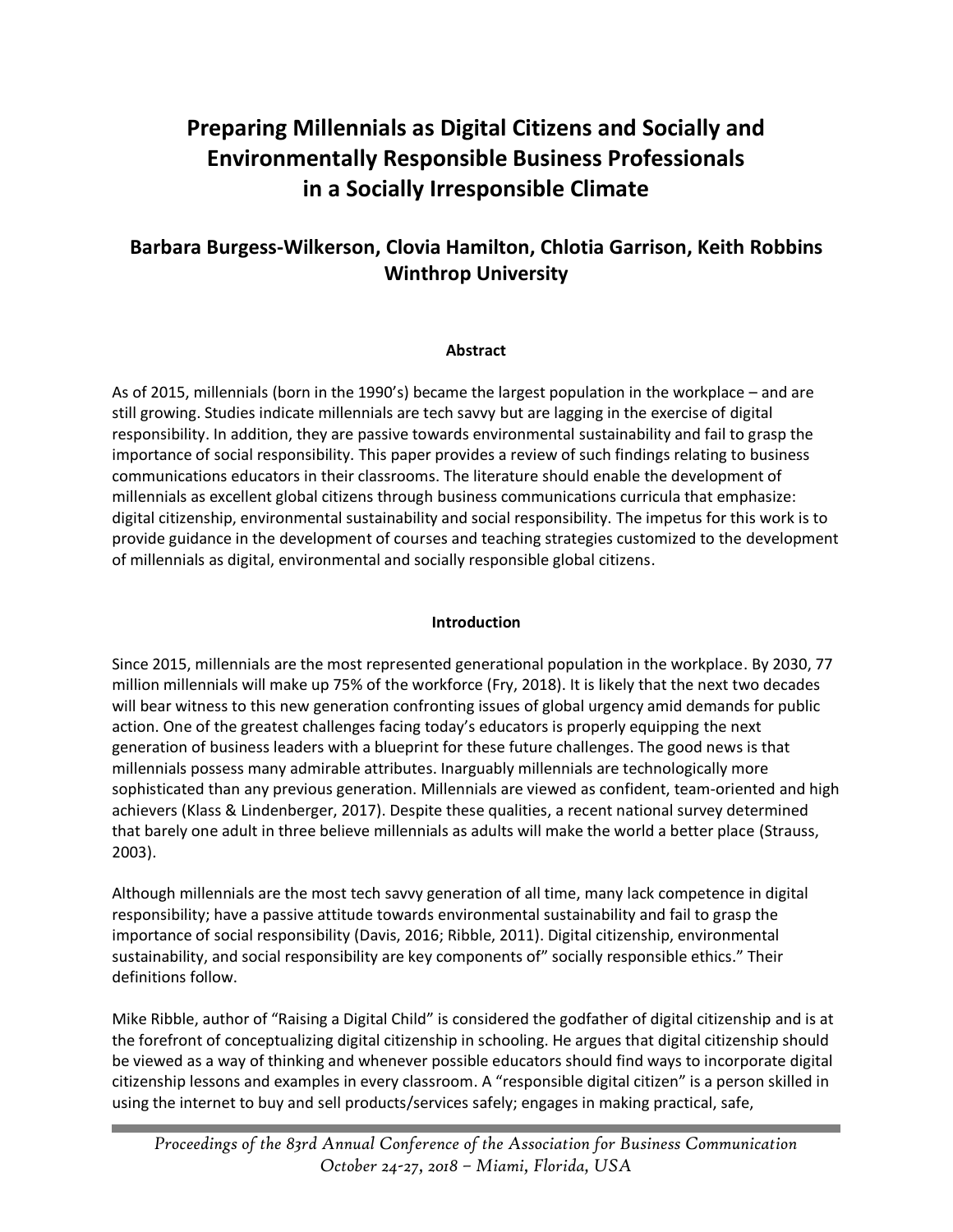responsible, ethical, and legal use of technology; understands the rights and responsibilities that come with being online and is someone who uses technology in a positive manner [\(Cambridge English](#page-16-1)  [Dictionary, 2018;](#page-16-1) [Davis,](#page-16-0) 2016[; Ribble, 2011\)](#page-19-1).

Digital citizenship and environmental responsibility both fall into the over-arching category of social responsibility. Social responsibility or "social responsibility ethics" is an ethical framework that includes individual and organizational obligations to act for the benefit of society and is the duty of every person. Social responsibility refers to a balance between economic development, the welfare of society and the environment. Social responsibility must be embraced by each generation as the actions of one generation will impact the next. Some argue that the ethics of the past have been corrupted and are no longer adequate for the self-governance of businesses and individuals because of changes in the environment, as well as cultural and political norms [\(Ferrell, 2015\)](#page-16-2).

"Environmental sustainability" is typically defined as the ability to operate today in a way that does not threaten the environment in the future [\(Foster, 2016, p. 42\)](#page-17-1). Herman Daly, a pioneer in ecological sustainability looked at the problem of environmental maintenance. In 1990 he proposed that an environmentally responsible citizen adheres to ecological sustainability that includes: a) concern for renewable resources - the rate of harvest should not exceed the rate of regeneration (sustainable yield); b) concern for pollution – the rate of waste regeneration should not exceed the assimilative capacity of the environment (sustainable waste disposal); c) concern for renewable resources – the depletion of the nonrenewable resources should require comparable development of renewable substitutes for those resources [\(Herman E. Daly, 1990;](#page-16-3) [Herman E. Daly, 1990\)](#page-16-4).

Besides environmental sustainability, there are social sustainability and economic sustainability practices. Social sustainability includes product safety, workforce health and safety, ethics and governance, and the improvement of the quality of life in communities. Economic sustainability includes: building high performance organizations; building businesses with sound financial plans; acquiring and managing resources in an effective and efficient manner; and emergency preparedness [\(Collier, 2007\)](#page-16-5).

#### **Relevance of Business Communications**

Exploring these topics within the context of business communication is nothing new. Some business communications curricula go beyond the fundamentals of writing and speaking in business to encouragement of critical discourse of events, trends and perspectives impacting how communication takes place in a business setting. Critical thinking and problem-solving are promoted in some business communications classrooms. Barton (1990) argues for the enhancement of business communications courses to extend the course beyond punctuation and style into more of a problem-solving realm. Critical thinking is considered an essential component of managerial literacy; Bloch and Spataro (2014), argue for a two-pronged approach in a business curriculum: a) clearly defining critical thinking and selecting an accessible model for applying it and ; b) integrating critical thinking consistently throughout the business curriculum. Pennell and Miles (2009) argue for problem-based learning in the business communications classroom.

Infusing discourse surrounding digital responsibility, socially responsible ethics and environmental sustainability as part of a critical thinking and problem-solving strategy are part of some business communications curriculum as well. For example, Chaudhri (2014), highlights the importance of corporate social responsibility (CSR) and argues that communication is central to the enactment of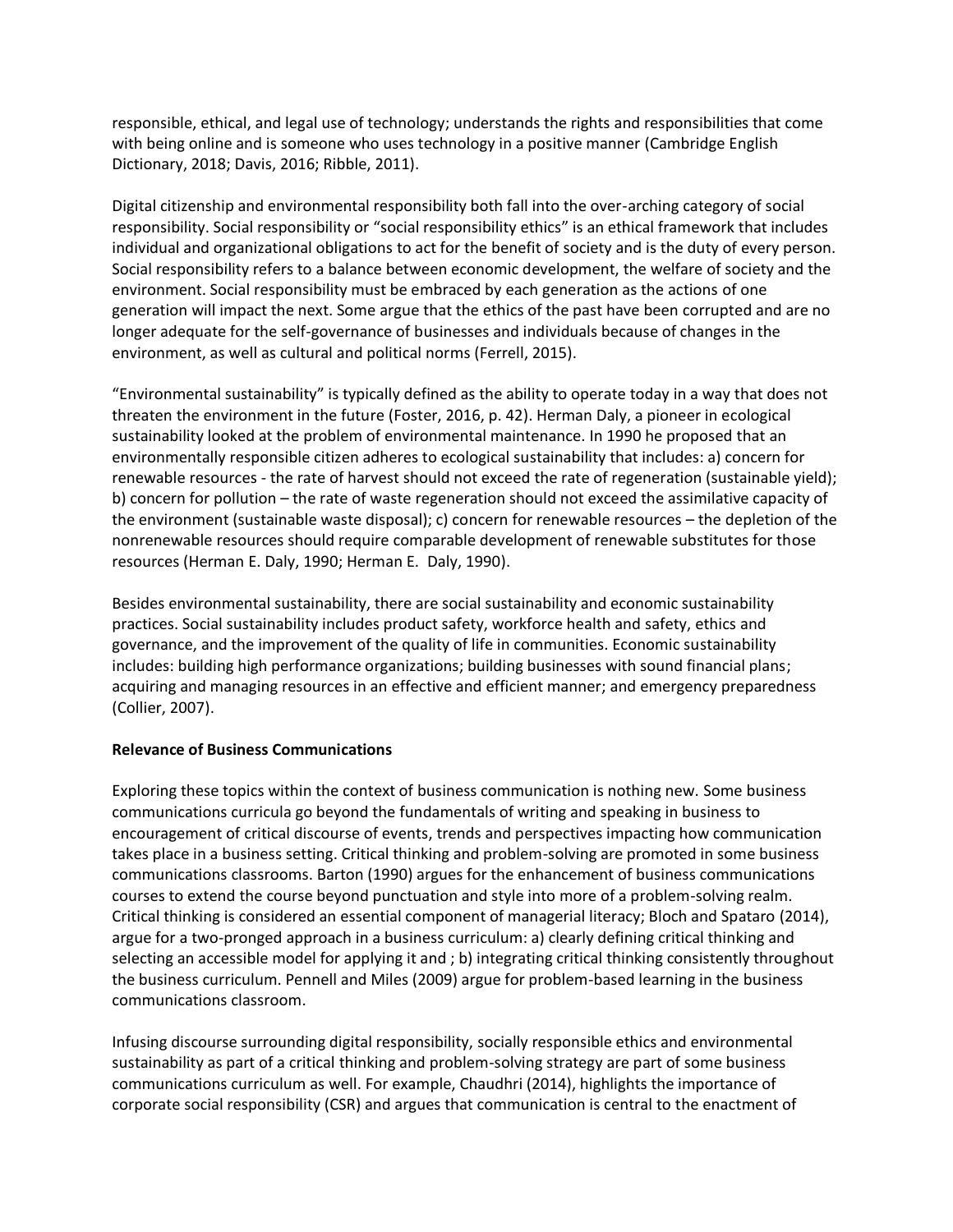socially responsible behavior. He uses CSR scholarship as a basis for understanding how managers construct or articulate the case for communication in CSR, suggesting communication plays an important and multidimensional role. He also highlights the role of the media as an (dis)enabler for "getting the word out." Likewise, Vernuccio (2014) studied the extent to which companies embracing a corporate social responsibility agenda adapt and align their value systems to reflect such commitment by juxtaposing corporate values, corporate social responsibility values and how the configurations of the two impact the corporate communications.

Kim and Lee (2018) highlight the impact of cybersecurity breaches that are creating high-impact crisis for many corporations and how corporations protect their reputations through effective crisis communication. They examined 108 official statements issued in both the U.S. and South Korea when cybersecurity breaches threatened their corporate reputations. The findings indicated the statements varied based upon cultural dimensions that included the communication style (low-context vs. highcontext).

Lewis and Speck (1973) conducted a literature review of ethical opinions to help frame the discussion of business ethics to address: 1) why be ethical and, 2). how to be ethical. Barton (1990) argues for the use of case studies for consideration to integrate crisis management into the business communication curriculum. Cases studies also provide opportunities for discourse from several perspectives such as crisis communication, social responsibility, ethics and human rights. "Say It Isn't So, Lady O: A Sex Scandal at the Oprah Leadership Academy for Girls," highlights the allegations of sexual molestation in the Oprah Leadership Academy in Myerton, South Africa providing an opportunity to critically reflect on how leaders communicate and address tough issues in a manner consist with corporate and individual values (Burgess-Wilkerson, Fuller and Frederick 2015).

The purpose of this paper is to provide recommendations based on an analysis of the literature regarding pedagogies that will empower millennials to become excellent global citizens. This research describes how current events are to be used to prepare millennials for professional business communication in the desired capacity as excellent global business citizens. The impetus for this work is to provide guidance in the development of courses and teaching strategies customized to the development of millennials as responsible digital global citizens from an individual, employee and societal perspective.

#### **Background**

Since millennials make up half of the public and private workforce [\(Raytheon, 2014,](#page-18-0) [2016,](#page-18-1) [2017\)](#page-19-2), this study focuses on the potential adverse impact of the present socially irresponsible climate on millennials. Several recent high-profile incidents over the past five (5) years motivated this study. These incidents are listed in Table 1.

Table 1

| Year | <b>Industry</b> | <b>Issue</b>  | <b>Current Events</b>                                      |  |
|------|-----------------|---------------|------------------------------------------------------------|--|
| 2017 | Retail          | Cybersecurity | The Target store had to pay \$18.5 million to 47 states in |  |
|      | department      |               | the United States of America as a settlement for a 2013    |  |
|      | store sales     |               | security breach. In 2013, hackers obtained credit card     |  |
|      |                 |               | numbers, names and other personal information about 40     |  |

High Profile Incidents that Motivated the Study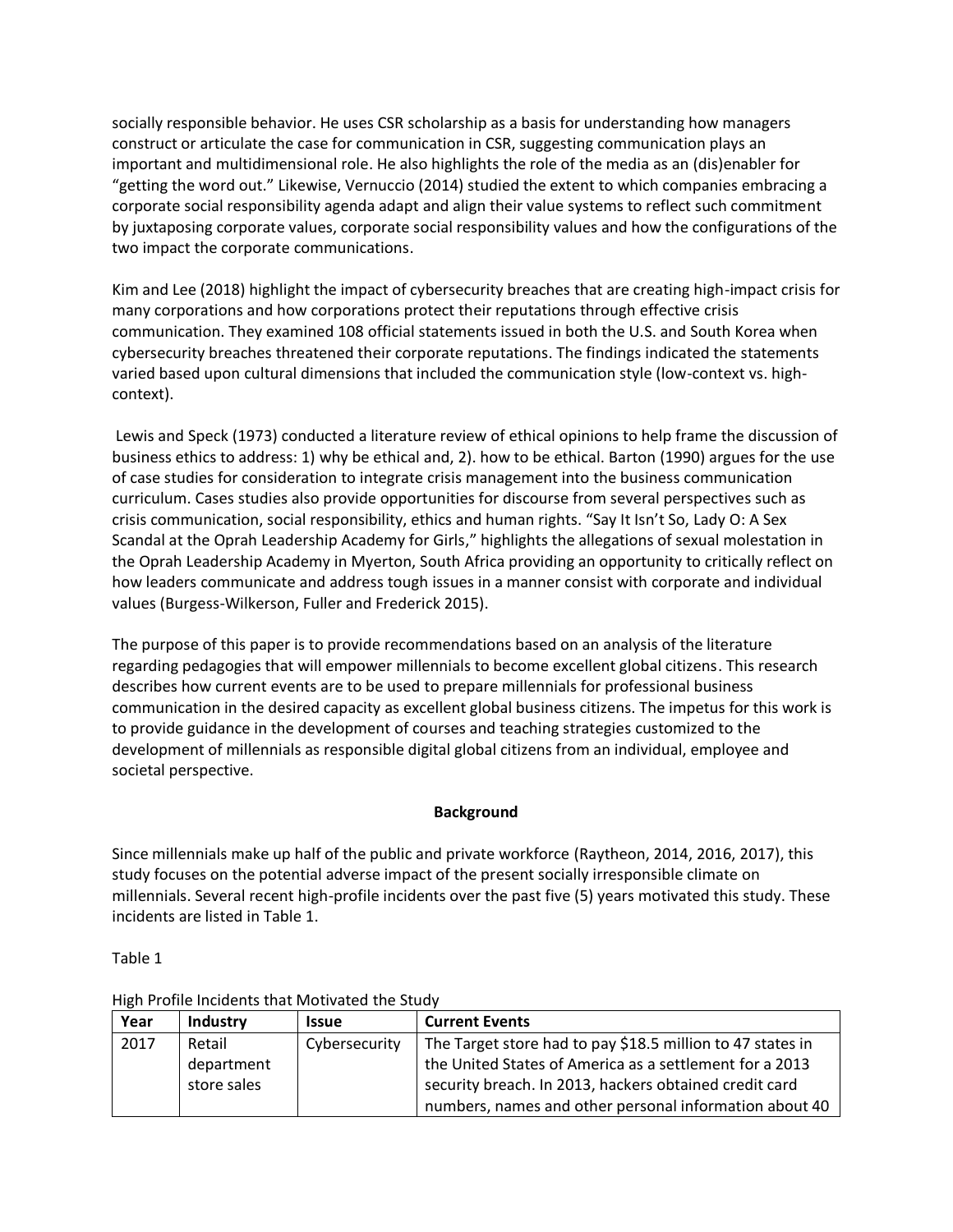| Year | Industry                        | <b>Issue</b>         | <b>Current Events</b>                                                                                                                                                                                                                                                                                                                                                                                                                                                                                                                                                                                                                                                                                                                                                                                                                                                                                                                                                                                                                                                                                                                                                                             |
|------|---------------------------------|----------------------|---------------------------------------------------------------------------------------------------------------------------------------------------------------------------------------------------------------------------------------------------------------------------------------------------------------------------------------------------------------------------------------------------------------------------------------------------------------------------------------------------------------------------------------------------------------------------------------------------------------------------------------------------------------------------------------------------------------------------------------------------------------------------------------------------------------------------------------------------------------------------------------------------------------------------------------------------------------------------------------------------------------------------------------------------------------------------------------------------------------------------------------------------------------------------------------------------|
|      |                                 |                      | million Target customers. The hackers stole credentials<br>from a third-party vendor that the hackers used to access<br>the customer database. The hackers then installed<br>malware to capture the data (Abrams, 2017). In 2014,<br>Target's CEO Gregg Steinhafel resigned following this<br>massive data breach because the company's board of<br>directors decided it was time for new leadership (Team,<br>$2014$ ).                                                                                                                                                                                                                                                                                                                                                                                                                                                                                                                                                                                                                                                                                                                                                                          |
| 2016 | <b>US Federal</b><br>government | Cybersecurity        | Further, with regard to computer hacking, it has been<br>declared undeniable that Russia affected the 2016<br>election (McKew, 2018). An indictment was issued by the<br>United States' head of the Special Counsel<br>investigation of Russian interference in the 2016 United<br>States elections and related matters. Robert Mueller<br>against Russia's Internet Research Agency for information<br>warfare that targeted the American public during the<br>2016 elections related to issues of use of propaganda and<br>disinformation; and alleged hacking of the election<br>systems and hacking to obtain information illegally. The<br>propaganda is the result of an expenditure of millions of<br>dollars over several years to build a system to influence<br>American opinion with the use of individuals and groups<br>with hidden identities. Their identities were hidden with<br>servers and VPNS used to mask their location; and to<br>launder payments. Paid and promoted ads were not used.<br>Instead data driven targeted social media marketing<br>videos, photos, memes, and text messages were crafted,<br>refined and posted based on data analytics (McKew,<br>2018). |
| 2018 | Entertainment                   | Sexual<br>Harassment | The movie producer Harvey Weinstein has been accused<br>by several women of using his power to lure them into<br>hotel rooms where he allegedly committed acts of sexual<br>assault (McKinley Jr, 2018). Actor and comedian Bill Cosby<br>has been convicted of drugging and sexually assaulting<br>women (Bowley, 2018; Thornton, 2018). The hip hop<br>mogul Russell Simmons is facing several accusations of<br>sexual misconduct including harassment, assault and<br>rape. In November 2017, Simmons stepped down from all<br>of his businesses (Snapes, 2018). In addition, in January<br>2018, allegations of Las Vegas hotel mogul Steve Wynn<br>were published. There were reports that Wynn sexually<br>harassed, coerced and assaulted Wynn resorts'<br>employees over decades (Richard, 2018).                                                                                                                                                                                                                                                                                                                                                                                        |
| 2015 | Higher<br>Education             | Sexual<br>Harassment | A case in point began with the September 2015<br>investigation of Michigan State University (MSU) by the<br>U.S. Department of Education's Office for Civil Rights. The<br>investigative report stated that MSU failed to address                                                                                                                                                                                                                                                                                                                                                                                                                                                                                                                                                                                                                                                                                                                                                                                                                                                                                                                                                                 |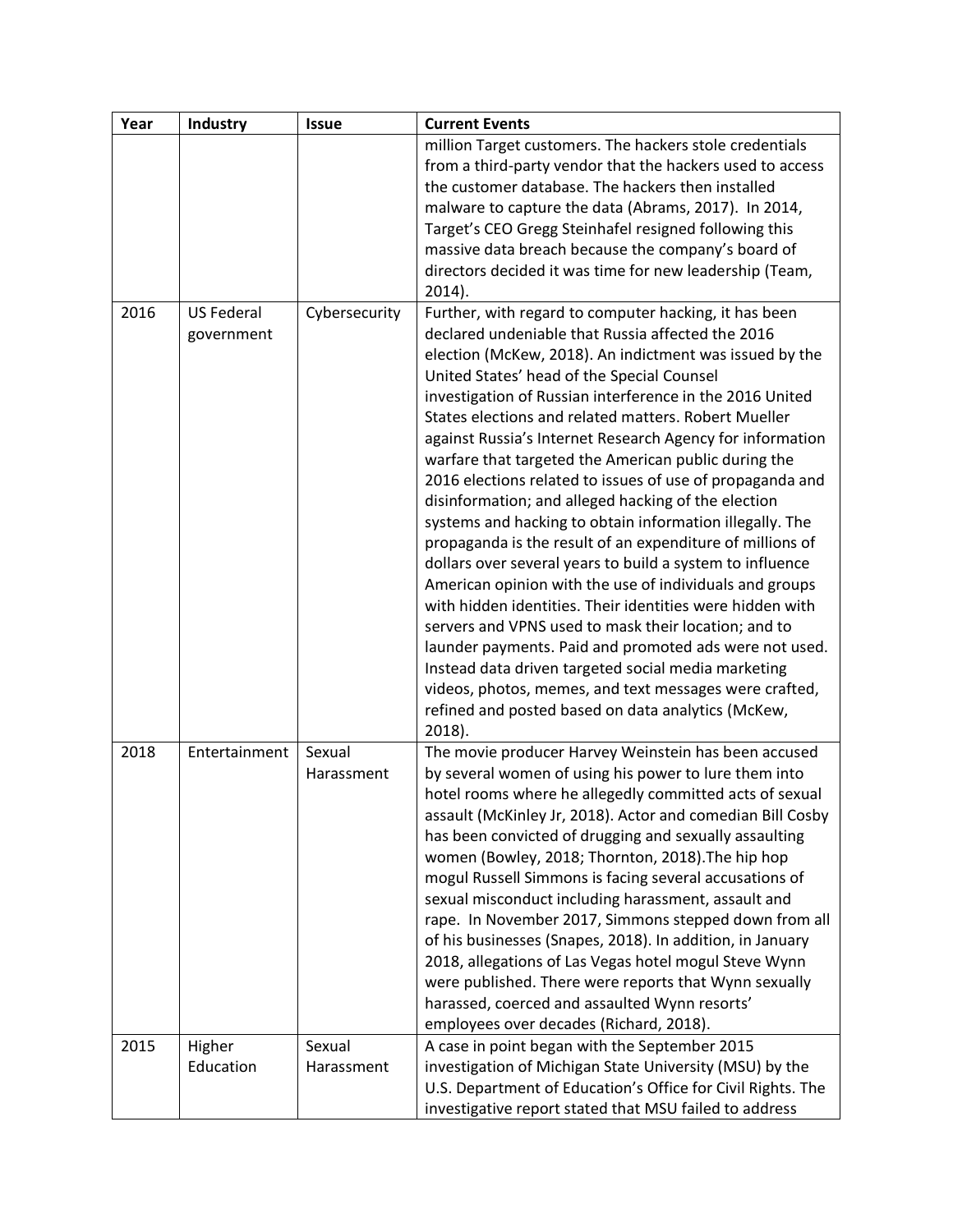| Year | <b>Industry</b>                         | <b>Issue</b>                              | <b>Current Events</b>                                                                                                                                                                                                                                                                              |
|------|-----------------------------------------|-------------------------------------------|----------------------------------------------------------------------------------------------------------------------------------------------------------------------------------------------------------------------------------------------------------------------------------------------------|
|      |                                         |                                           | complaints in a prompt and equitable manner. In August<br>2016, the Indianapolis Star published an investigative                                                                                                                                                                                   |
|      |                                         |                                           | report into the USA Gymnastics and how it handled                                                                                                                                                                                                                                                  |
|      |                                         |                                           | complaints of sexual abuse. Thereafter, although MSU                                                                                                                                                                                                                                               |
|      |                                         |                                           | asked their medical doctor Larry Nassar to step down                                                                                                                                                                                                                                               |
|      |                                         |                                           | from his clinical and patient duties, he continued to see                                                                                                                                                                                                                                          |
|      |                                         |                                           | patients for 16 months. In December 2017 Nassar was                                                                                                                                                                                                                                                |
|      |                                         |                                           | finally convicted and sentenced to 60 years in federal                                                                                                                                                                                                                                             |
|      |                                         |                                           | prison for child pornography charges he admitted to                                                                                                                                                                                                                                                |
|      |                                         |                                           | (Lacy, 2018).                                                                                                                                                                                                                                                                                      |
| 2017 | Emergency<br>preparedness<br>and relief | Environmental<br>justice;<br>Human Rights | Hurricane Maria and Hurricane Harvey devastated Puerto<br>Rico and the State of Texas in 2017 with historic flooding<br>and wind damage. As of May 2018, half of the Puerto Rico<br>population still does not have power. They are suffering<br>from a dilapidated, corroded and poorly maintained |
|      |                                         |                                           | power grid. Their power supplier PREPA and Puerto Rico<br>are both bankrupt (Glanz, 2018). The State of Texas fared<br>better. For example, Toyota partnered with emergency<br>relief nonprofits to plan, assess, train, guide and assist<br>with emergency relief (Evans, 2018).                  |
| 2018 | US federal                              | Human Rights                              | Facebook, Google, Apple, and the Business Roundtable                                                                                                                                                                                                                                               |
|      | government                              |                                           | representing Walmart, General Motors, Boeing, JPMorgan                                                                                                                                                                                                                                             |
|      |                                         |                                           | Chase, Mastercard and others spoke out against the US                                                                                                                                                                                                                                              |
|      |                                         |                                           | child separations at the Mexican border (Durbin, 2018)                                                                                                                                                                                                                                             |
|      |                                         |                                           | These companies wield a great deal of influence and used                                                                                                                                                                                                                                           |
|      |                                         |                                           | their influence to speak out against this American policy                                                                                                                                                                                                                                          |
|      |                                         |                                           | calling it inhumane. It is important to note that several                                                                                                                                                                                                                                          |
|      |                                         |                                           | high technology companies such a Hewlett Packard,                                                                                                                                                                                                                                                  |
|      |                                         |                                           | Thomson Reuters, Microsoft and Motorola have contracts                                                                                                                                                                                                                                             |
|      |                                         |                                           | to develop and implement advanced data analysis and                                                                                                                                                                                                                                                |
|      |                                         |                                           | tracking for the U.S. Immigration Customs and                                                                                                                                                                                                                                                      |
|      |                                         |                                           | Enforcement (ICE) agency. After threatened sanctions by                                                                                                                                                                                                                                            |
|      |                                         |                                           | the United Nations, in June 2018, a Presidential executive                                                                                                                                                                                                                                         |
|      |                                         |                                           | order was signed to end the inhumane family separations<br>(Hohmann, 2018).                                                                                                                                                                                                                        |
| 2017 | Information                             | Workplace                                 | Notable CEO bullies who have displayed Machiavellian                                                                                                                                                                                                                                               |
|      | Technology                              | bullying                                  | type cut-throat behavior include, but are not limited to,                                                                                                                                                                                                                                          |
|      | and                                     |                                           | Larry Ellison at Oracle, Mark Pincus of the gaming                                                                                                                                                                                                                                                 |
|      | Automotive                              |                                           | company Zynga, and Martin Winterkorn of Volkswagen                                                                                                                                                                                                                                                 |
|      |                                         |                                           | (Hamilton, 2017). There is a lack of diplomacy in                                                                                                                                                                                                                                                  |
|      |                                         |                                           | communications between employer and employees.                                                                                                                                                                                                                                                     |

Thus, it is imperative that business students be educated to be aware of potential c*ybersecurity risks* and the relevance from a business communications perspectiv*e*. They can be taught to critically examine strategies to be socially responsible when delivering negative news and how during a crisis, corporate messaging can simultaneously protect the company's reputation and be ethical (Kim and Lee, 2018).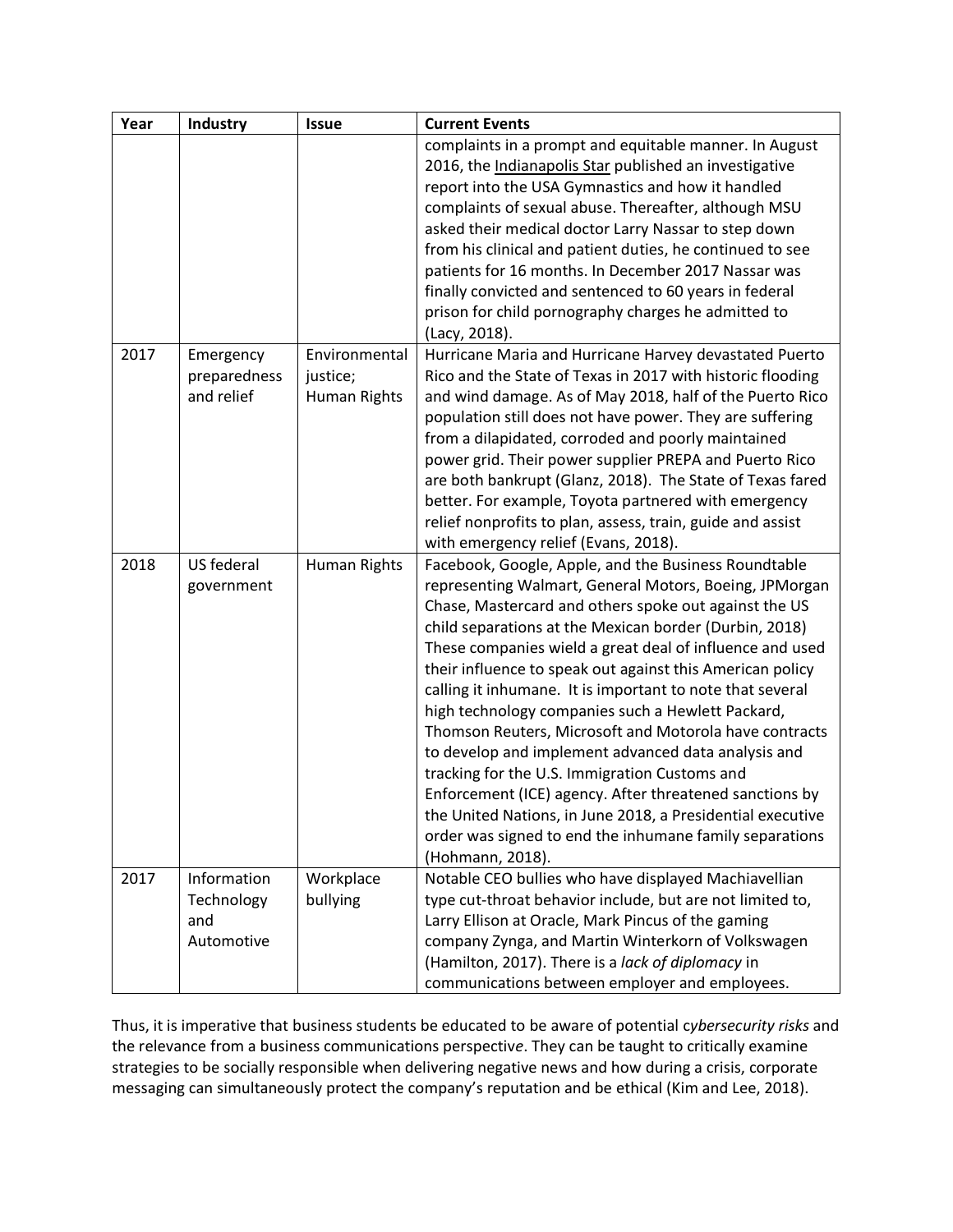Business Communications students can critically explore how socially responsible corporations can communicate in a manner that reflects corporate values consistent with corporate social responsibility values (Schmeltz, 2014).

In addition, business students must be aware of acceptable behavior and the dangers that exist related to sexual harassment and sexual violence. The plethora of sexual harassment allegations and court cases have put two worldwide movements and organizations in the spotlight. The *MeToo* movement, an organization founded by Tarana Burke committed to putting a stop to sexual violence. The *Time's Up* movement, an organization founded by Christy Hubegger that is focused on leading changes that result in improved workplace equity through the removal of inequitable power imbalances and safety issues (Langone, 2018). Now more than ever, business communication classes should help students critically explore the impact of their *words and actions* in a business setting and how workplace inequities are perpetuated through formal and informal channels of communications.

Sexual harassment and rape are problems on many college campuses. This year marks the 46<sup>th</sup> birthday of the landmark civil rights law Title IX passed by the US Congress. Although the law has resulted in women now comprising 56% of America's college students, 48% of all tenure-track positions, and the number of female athletes has increased tenfold, 1/5 of the women on college campuses experience sexual assault and nearly half of the students in middle and high school report sexual harassments [\(Churches, 2018\)](#page-16-9). In fact, Annie Clark, the co-founder of the nonprofit End Rape on Campus has reported that there are repeat offenders that seek out victims time and again without punishment [\(Saul,](#page-19-7)  [2017\)](#page-19-7). Some forms of the sexual harassment occur on the internet where rules are not clear and protecting oneself can be tricky. Business communications can provide a platform to discuss the proper use of social media and how to be protected in cyberspace in personal and professional settings.

Economic sustainability includes emergency preparedness and the protection of human safety and quality of living [\(Collier, 2007\)](#page-16-5). Details of hurricane relief issues in Puerto Rico are noted in Table 1. Besides the hurricane relief debacle in Puerto Rico, several America CEOs recently spoke out against the United States of America's child separations at the Mexican border. Students in business communication can learn lessons in crisis communication and corporate social responsibility (CSR) (Chaudri, 2014).

In addition to computer hacking, sexual harassment and other human rights issues, there is also bullying in workplaces and educational institutions. Workplace bullying can include offensive, intimidating, malicious and/or overbearing supervision, criticism, exclusion, work and threats (Landau 2017). Cyber bullying accounts for significant increase in suicides among young people (Twenge, 2017). Business communication classes can provide an opportunity to discuss safe use of the internet even when seeking employment and how surfing the "dark web" or "friending" can lead to contact with unsavory characters who might appear to be "business professionals."

#### **Method**

The method used in this study is a literature review on current pedagogical practices involving the use of current events in education relevant to preparing millennials for professional business communications. The identification of gaps between the literature and current practice should stimulate development of a new curriculum that infuses these critical elements to provide consistency in messaging regarding the serious nature and responsibility of every student as a global citizen. The goal is to embrace these approaches as a way of thinking about teaching and to advocate for incorporating them wherever appropriate.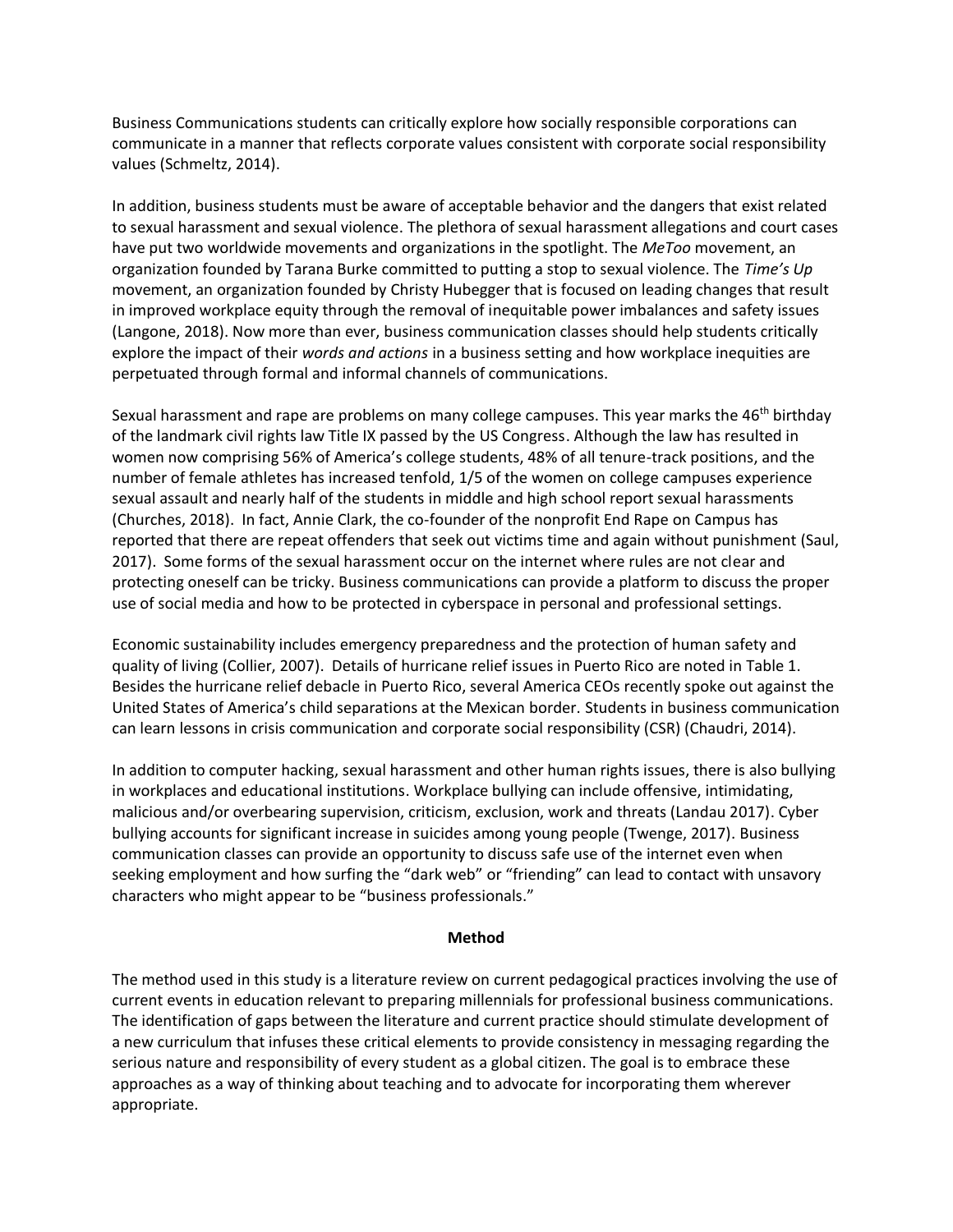#### **Literature Review**

The attempt here is to provide a review of contemporary issues that can be explored critically in a business communications classroom. Exercises can then be developed to provide opportunities for problem-solving to promote responsible digital citizenship, environmental sustainability and social responsibility within a business communications curriculum.

#### **About Millennials**

With the growth of millennials in the employee base, millennials are at the forefront of many business conversations [\(Stewart, 2017\)](#page-19-8):

- With regard to duty, millennials do not believe that productivity should be measured by the number of hours worked, but rather by performance output [\(PricewaterhouseCoopers,](file:///C:/Users/Barbara/Downloads/BBW%20Draft%20Robbins_Garrison%20(1).docx%23_ENREF_65)  [2013\)](file:///C:/Users/Barbara/Downloads/BBW%20Draft%20Robbins_Garrison%20(1).docx%23_ENREF_65).
- With regard to drive, millennials prefer synergistic decision making team environments; [\(Stewart, 2017\)](file:///C:/Users/Barbara/Downloads/BBW%20Draft%20Robbins_Garrison%20(1).docx%23_ENREF_82).
- Young adults want to feel personally connected to their employers' goals [\(Raytheon, 2017\)](file:///C:/Users/Barbara/Downloads/BBW%20Draft%20Robbins_Garrison%20(1).docx%23_ENREF_68).
- Millennials do not conceptually link workplace culture with organizational commitment. Their views of duty, work drive, and rewards differ from other generations recommended differences [\(Stewart, 2017\)](file:///C:/Users/Barbara/Downloads/BBW%20Draft%20Robbins_Garrison%20(1).docx%23_ENREF_82).

This is relevant because as educators prepare millennials for the workforce, it might be helpful for educators to know how the millennials' performance might be evaluated. Stewart (2017) has suggested that to alleviate frustrations between members of varying generations, training is necessary to develop adequate communication strategies that alleviate misconceptions related to the value of duty, responsibility and work obligations. This should include social responsibilities in business contexts.

#### **Digital Citizenship**

Digital citizenship is associated with how individuals use their power to process their social decision making [\(Simsek, 2013\)](#page-19-9). The phrase "cyberspace literacy" is used in information technology to refer to the goal of every cyberspace user behaving and participating in a manner that is independent, cultured and critical [\(Area, 2012\)](#page-15-1). With the use of online social media platforms such as Facebook, Twitter, Snapchat, Instagram and LinkedIn, there is a need for the development of new cyberspace literacy that embraces Web 2.0. Web 2.0 refers to the second generation of the world wide web which is characterized by more dynamic and interactive collaborative and shared web experiences [\(Wolcott,](#page-20-0)  [2007\)](#page-20-0). Today's emphasis is on the Internet of Things (IOT) which is defined as the giant network of any device (e.g. cell phones and appliances) connected to the Internet [\(Morgan, 2014\)](#page-18-5). The key issues in the interaction of new literacies and digital citizenship include professional online participation, the exercise of citizen rights, adequate development of technical know-how, formulation and enforcement of values and norms, proper ways to assess the information overload, and the development of critical attitudes [\(Simsek, 2013\)](#page-19-9). This is particularly important because the terms of use in the fine print that social media and other digital application providers tout, in order to nudge user behavior, is noncommunicative since most users ignore them.

Although millennials believe that cybersecurity is important, their behavior puts themselves and their employers at risk. The types of actions in which millennials engage put themselves and their employers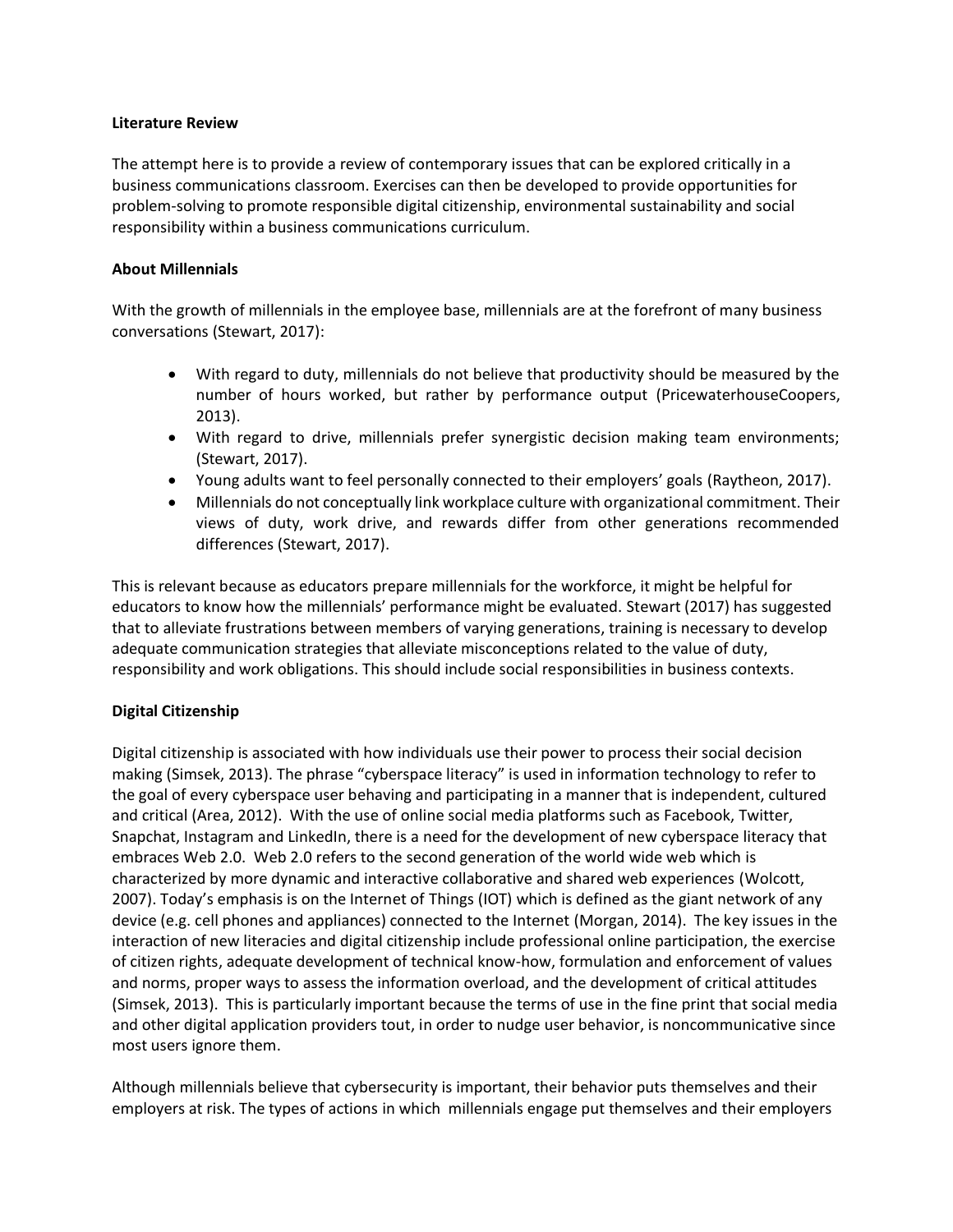at risk include: failure to update their applications, failure to use two-step authentications, clinking on links regardless of the certainty of their legitimacy, carelessness in sharing their personal information online, and failure to change passwords for each of their key accounts [\(Raytheon, 2014,](#page-18-0) [2016,](#page-18-1) [2017\)](#page-19-2). Further, 77% connect online without password protection and 42% share their passwords with nonfamily members.

"Cybersecurity" is rapidly becoming connected with global politics as we witnessed a voter concern in the 2016 US Presidential election. In partnership with the National Cyber Security Alliance, Raytheon conducted a study entitled *Securing Our Future: Closing the Cybersecurity Talent Gap* which included a global survey of millennials by Zogby Analytics. Millennial respondents were from Australia, Germany, Japan, Jordan, Poland, Qatar, Saudi Arabia, the United Arab Emirates, United Kingdom and the United States. The population consisted of 1000 adult respondents ages 18 to 26 in 2014 and nearly 3400 in 2016 and again in 2017 [\(Raytheon, 2014,](#page-18-0) [2016,](#page-18-1) [2017\)](#page-19-2). For US respondents, 53% said that political candidates position on cybersecurity determined whether the millennial respondent would support the candidate. Millennials are aware of ensuing cyberthreats and are making a strong connection between the political atmosphere and cybersecurity issues that face the nation [\(Raytheon, 2016\)](#page-18-1). It was concluded that:

"The ongoing effort to raise awareness among millennials about the issue, combined with near-daily news regarding cyberattacks, has both made today's young adults increasingly aware of and interested in cybersecurit*y* jobs. This increase in informed young adults will also likely have effects beyond the obvious jobs to be filled — it very well could sway the nation's future at the voting booths, as most young Americans said cybersecurity issues would likely affect how they vote in elections" [\(Raytheon, 2016\)](#page-18-1).

Further, with respect to the 2016 US Presidential election, there is a movement toward American leadership having fewer interventions in foreign policy which concerns some foreign policy scholars as America has been looked to for global assistance [\(Restad, 2017\)](#page-19-10). Millennials blame cyberattacks on their loss of trust in the electoral system. Thus, with the digital ease of information sharing, millennials need to be made aware of the impact of foreign policy on businesses guided by scholars in an evidence based, objective manner. The lack of trust seems to beg a desire for more transparency.

In a virtual ethnography study of Chinese students on the Chinese social network called *Renren*, researchers found that students speak out online to assert their rights and show a sense of wanting to be responsible to wider societal issues. The researchers called this cyber civic participation in cultural citizenship and in lifestyle politics rather than traditional formal political mechanisms such as discussions about political parties, debates, service organizations or elections [\(Ke, 2014\)](#page-17-5). This is political activism.

Besides educators, it has also been advocated that social media marketing intermediaries such as Facebook, – be held accountable to assist users in developing an understanding of digital citizenship and pay more attention to the dignity and safety of their users. Although, they handle a number of cyber bullying, harassment and other abuse complaints, the decisions they make are vague and indecisive [\(Citron, 2011\)](#page-16-10). In 2018, Facebook was in the news ; and Facebook's founder Mark Zuckerberg was asked to answer to the United States Congress regarding their user privacy practices and transparency issues [\(Carlson, 2018;](#page-16-11) [Romm, 2018\)](#page-19-11).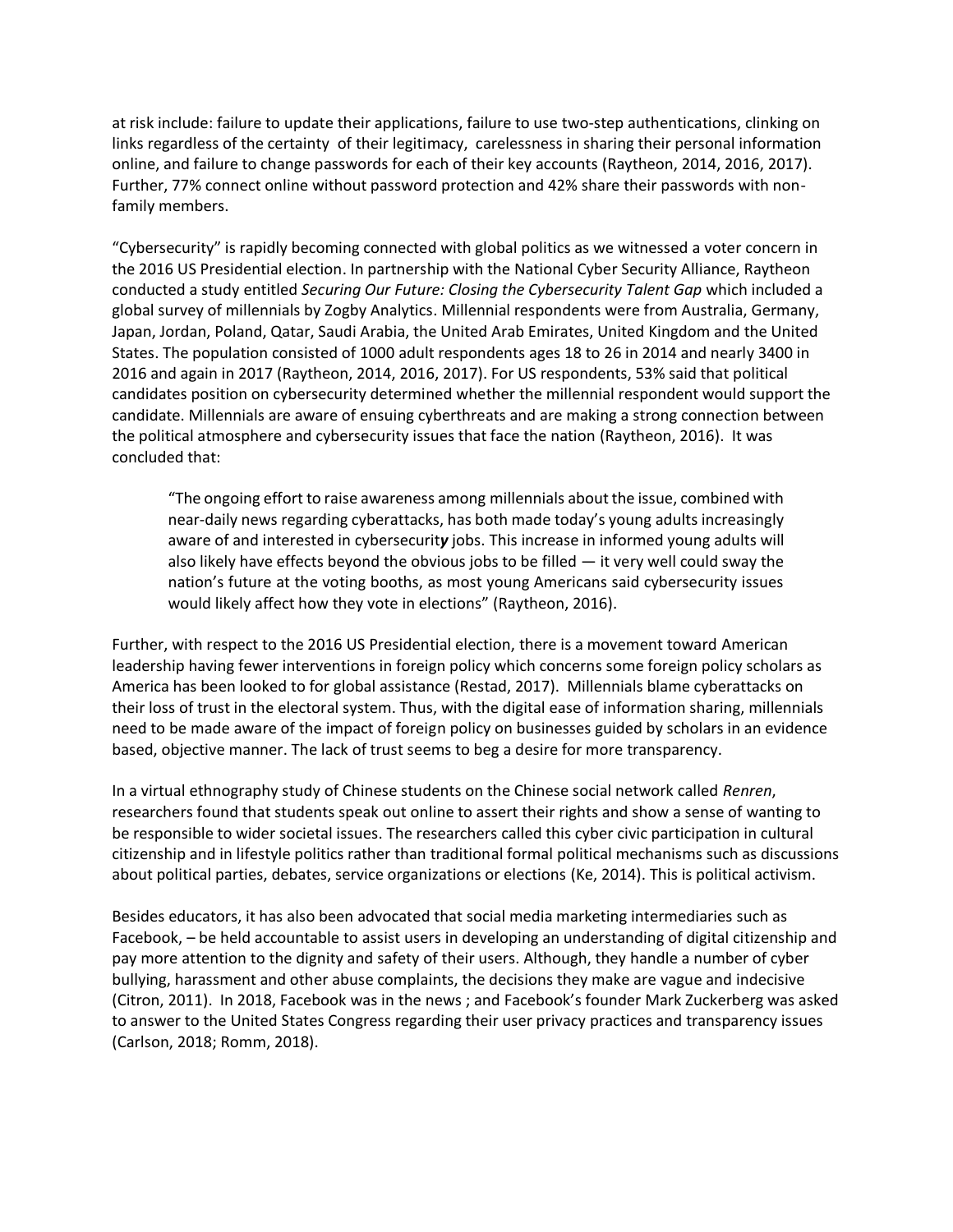According to Mike Ribble, a forerunner in the area of digital citizenship education, digital citizenship should be embraced by educators as a way of thinking and should be incorporated in any curriculum. He advocates the infusion of the "Nine Elements of Digital Citizenship" in the curriculum as follows:

1) Digital Access- these lessons address issues related to access to the internet;

2) Digital Commerce – these lessons address the buying and selling of goods online safely;

3) Digital Communication – these lessons address sharing information online properly and safely;

4) Digital Literacy – these lessons address ongoing education on how to use current digital technologies;

5) Digital Etiquette – these lessons address the use of technology by following a respectable code of conduct;

6) Digital Law- these lessons address the lawful use of technology content found online; 7) Digital Rights and Responsibilities – these lessons address the freedom and responsibility of using the internet;

8) Digital Wellness – these lessons address how to achieve a balance that promotes physical and psychological well-being;

9) Digital Security – these lessons address strategies to protect your safety online [\(Ribble,](#page-19-1)  [2011\)](#page-19-1).

This framework serves to assist educators in instilling a "consciousness" among students and sense of right and wrong in order to use digital technology in a socially responsible and acceptable manner. Part of the curriculum can include a survey developed to allow students to self-report by assessing their digital etiquette, security and responsible attitudes and behaviors [\(Nordin, 2016\)](#page-18-6).

Other digital citizenship assessment scales have been developed to advance this area of scholarship. One includes five (5) characteristics: (1) ethics, (2) fluency, (3) rational, reasonable activities, (4) establishing self-identity, and (5) engagement. This five-factor Digital Citizenship Scale is called the S.A.F.E Model, meaning leading character of Self-identity in digital environment, Activity in online (reasonable activity and social/cultural engagement), Fluency for the digital tools, and Ethics for digital environment. The goal of using this instrument is to encourage students to behave as ethical digital citizens [\(M. C. Kim, Dongyeon 2018\)](#page-17-6). Another scale is the Digital Citizenship Scale which was validated as a valid measure of digital citizenship [\(Isman, 2014\)](#page-17-7).

Another research team developed a self-report digital citizenship scale used in a survey of 508 American university students which yielded a five-factor structure of digital citizenship. This included: internet "political activism," technical skills, local/global awareness, critical perspective, and network agency [\(Choi, 2017\)](#page-16-12). The advancements in this area of scholarship is relevant to educators and to the development of a pedagogical framework because it is important for educators, especially in higher education, to remain current in disciplines that they promote and teach. Educators can also make use of these instruments in studying their students' behavior and in their research.

Lessons in digital citizenship in business communications can also include analyzing the impact of technology in a professional setting; considering the ethical use of employer resources; and acknowledging the personal responsibility and dangers inherent in using the technology. Today's professionals must evaluate the appropriateness of online resources and should be educated on the damage that can impact an employer's reputation by a single digital user.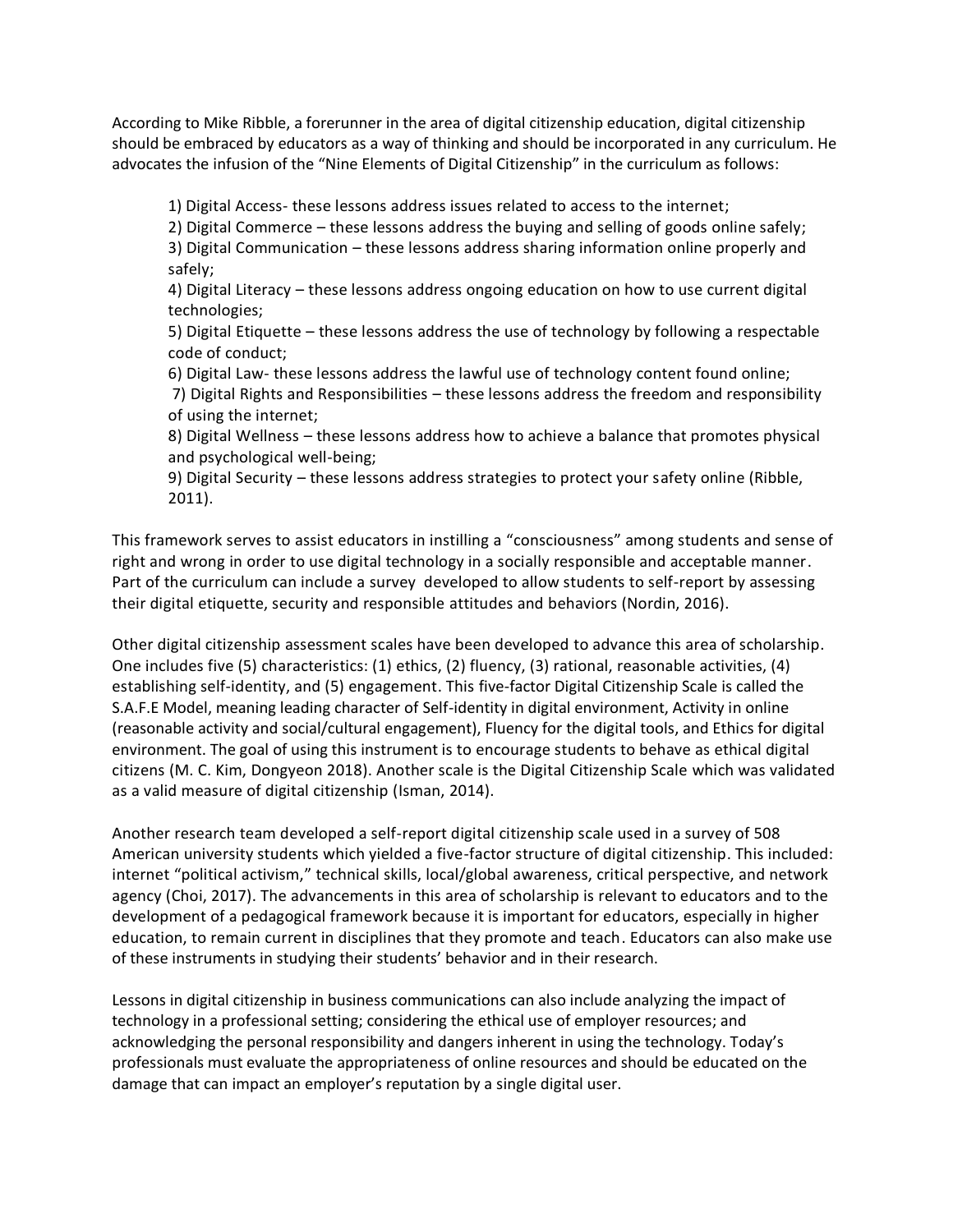#### **Environmental and Social Citizenship**

There are several environmental crises looming in America. One of the most egregious is the Flint, Michigan water crisis. Businesses and private citizens are all adversely impacted. In 2014 and 2015, the residents of Genesee County, MI, endured the third largest recorded disease outbreak in American history. The 87 disease cases coincided with changes in the source and treatment of drinking water in Flint's municipal water system [\(Zahran, 2018\)](#page-20-1). Lead was found in the water [\(Dengler, 2017\)](#page-16-13). America is also suffering from joblessness, numerous foreclosed homes, unorganized protests, school shootings, environmental justice issues and what has been called an emotional plague. There is global discourse of the political climate and economy, and a need for debate and dialogue about the cultural and political unconsciousness? [\(Aronowitz, 2014\)](#page-15-2). Given all this strife in a seemingly irresponsible society, how should millennials be prepared in institutions of higher education to become more socially responsible?

Environmental sustainability can be assisted by empowering students toward a renewed commitment to: 1) perceive dominant ideologies and unmask new ones through systems thinking; 2) challenge power relations; 3) pursue leadership practices for social transformation. "[T]houghtful leaders increasingly recognize that we are not only failing to solve the persistent [environmental] problems we face but are in fact causing them. Today's solutions become tomorrow's problems" [\(Sterman, 2002\)](#page-19-12). Dominant ideologies hidden behind a cloak of goodwill obscure the reality until it is too late. A perspective that includes system thinking allows individuals to look beyond individual blame to a systems approach that examines the system in which these ideologies are allowed to flourish. Transformational leadership provides a framework embracing power from a socially, environmentally and technically responsible manner.

Since implementing social responsibility programs costs companies, there are understandable budgetary concerns. This is particularly true for environmental sustainability initiatives. For example, in sustainable logistics, there are landed cost, cost to service and cost to cost trade-offs to consider in making such financial investment decisions [\(Foster, 2016, pp. 316-318\)](#page-17-1). Business communications curriculum can provide special knowledge, skills and abilities to empower millennials to be able to communicate as environmental sustainability stewards and advocates in a diplomatic manner with an understanding and sensitivity toward budgetary concerns. Modern day early career professionals are particularly at risk because they are challenged by their increasing reliance on social media and texting for communications [\(Hershatter, 2010;](#page-17-8) [Lenhart, 2010\)](#page-18-7) rather than face to face interactions [\(J.-H. Kim, 2017\)](#page-17-9). The centrality of communication pedagogy and a discipline's content is vital [\(Morreale, 2017\)](#page-18-8).

#### **Relevance in the Today's Classroom**

American youth demonstrate a lack of current events knowledge [\(Knowledge Unlimited, 2015\)](#page-17-10). Academic instructors often fail to relate their syllabi to current events. For example, this is true in the tourism and hospitality discipline [\(Bernasco, 2017\)](#page-16-14). Higher education faculty are encouraged to integrate current events into their curriculum and augment these events with other scholarly works. For example, it would make sense for a faculty member to not only identify interesting current events, even if difficult to discuss, because most issues will at some point impact student professionally and personally and therefore should be in the repertoire of the faculty's scholarship [\(Vanderbilt Center for](#page-19-13)  [Teaching\)](#page-19-13). Syllabi should not be revised to include units on current events if the teaching strategy is merely to chat with students about news stories without contextualization with relevant scholarly work [\(Rooks, 2014\)](#page-19-14). In social work and biology, research on the integration of current events into the learning experience have reported positive findings on the impact on student performance [\(Grise-Owens, 2010;](#page-17-11) [Tinsley, 2016\)](#page-19-15).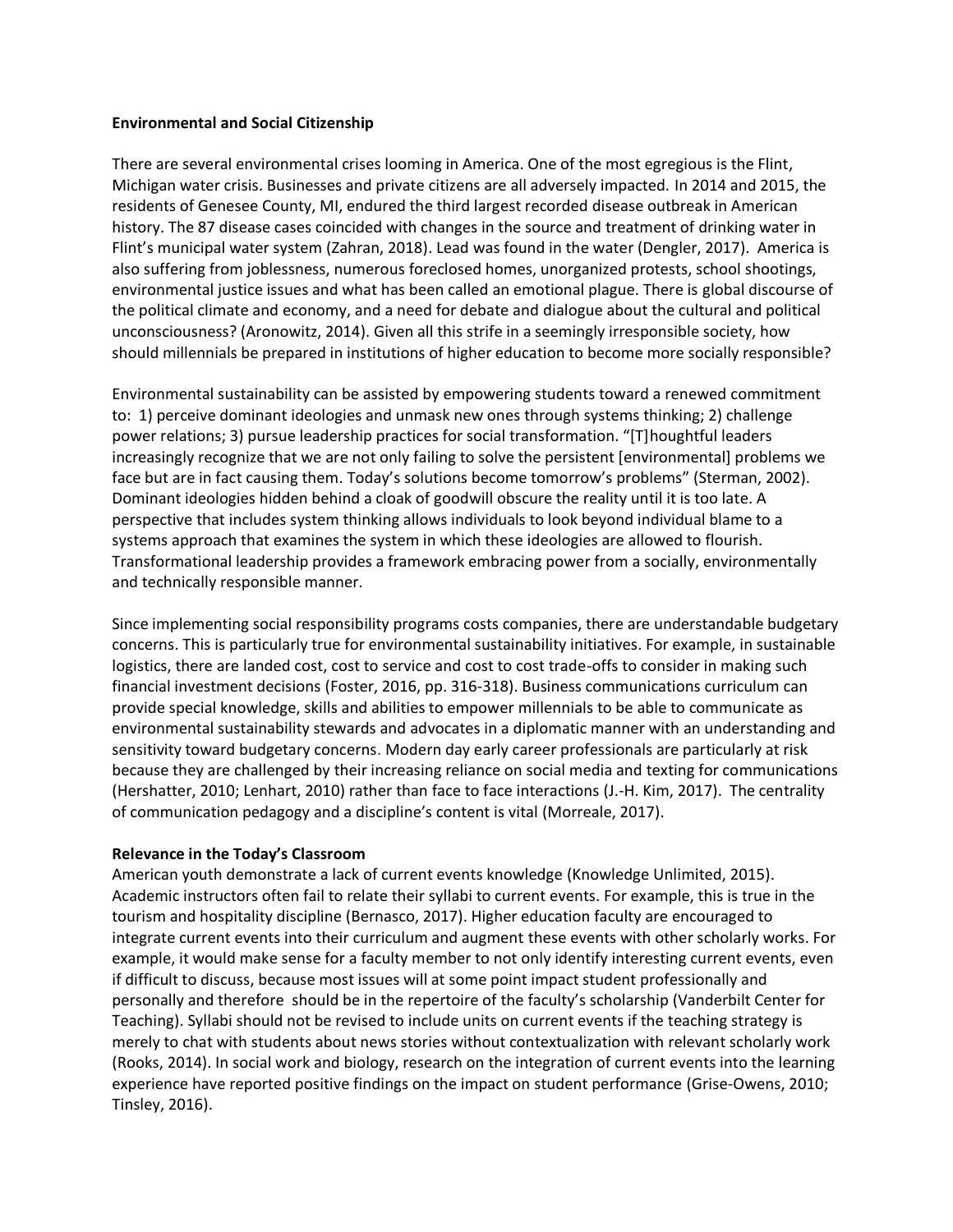Just as transaction lawyers must be well versed in current events since political views and public sentiment affect recently enacted and proposed future legislation that apply to his or her legal transactions, so should business managers [\(Dean, 2013\)](#page-16-15). Further, modern day business transactions are often global and multicultural. Discussing current events in the classroom is an effective strategy for getting students to begin to deconstruct and understand the complexities of multiculturalism [\(Deardorff, 2011;](#page-16-16) [Galczynski, 2015;](#page-17-12) [Gordon, 2017\)](#page-17-13). Current events can be selected which have multicultural themes.

#### **Challenges to Integrating Current Events - Authentic Learning**

Current events can be highly engaging by providing opportunities to examine real business problems requiring problem solving, ethical decision making and critical thinking skills. Current events can be used to achieve constructivism and authenticity (*[Authentic Instruction and Online Delivery: Proven principles](#page-15-3)  [in higher education](#page-15-3)*, 2011). Reportedly, the use of current events in economics was first proposed in 1983 [\(Kelley, 1983;](#page-17-14) [Pomykalski, 2015\)](#page-18-9). With regard to business concepts such as economics, it was discovered that students find it difficult to relate to examples and cases if they are not current, "they have either forgotten about it or they have never heard of it" [\(Ghosh, 2011\)](#page-17-15). Yet, students are excited and are able to relate better to current events [\(Ghosh, 2011\)](#page-17-15). In a study of an undergraduate leadership class, students' curriculum included being quizzed on news items in newspapers and on television. Students mostly enjoyed and related to those group discussions [\(Odom, 2015\)](#page-18-10).

The use of currents events is related to the "real world relevance" component of authentic learning which advocates that students use socialization processes and to learn to use their judgment, patience, ability to synthesize unfamiliar contexts and the flexibility to work across disciplinary and cultural boundaries [\(Lombardi, 2007a,](#page-18-11) [2007b;](#page-18-12) [Windham, 2007\)](#page-20-2). A fundamental component of authentic learning experiences is student-centered information inquiry. Current events are examples of content and context of learning readily accepted by students as relevant to his or her needs and deemed by faculty to simulate life beyond the classroom. A specific challenge of library media specialists is to partner with teachers to design learning activities and develop assessments that resemble constructive experiences beyond the school [\(Callison, 2004;](#page-16-17) [Lamb, 2005\)](#page-18-13).

#### **Identification of Specific Pedagogical Strategies**

There are several published strategies for integrating current events into the classroom. A model technological pedagogical content knowledge (TPACK) case refers to searching weblogs for current events in world affairs by an instructor and requiring students to keep their own blogs to improve their writing and reflection [\(Cox, 2009\)](#page-16-18). A law professor reported use of simulations and role-playing exercises in areas of bank failures and system risk based on real controversies involving recent news stories focused on present day economic problems [\(Dean, 2013\)](#page-16-15). Although designed for a law school course, it is certainly relevant to business law courses. Simulations, role playing, experimentation and the use of current events offer authentic learning experiences and are commonly used across business curriculum including: management, marketing, business law, accounting, and increasingly in business communications [\(Lombardi, 2007b\)](#page-18-12).

In some instances, students are asked to compare their lessons to real world news stories that they find. The students are asked to defend their choice in selecting the news story and whether the news report is relevant for the class assignment. Oftentimes current events are very relevant from a business communications perspective providing opportunities for critical thinking and problem-solving that can spark thinking about social responsibility, environmental sustainability and digital citizenship. They can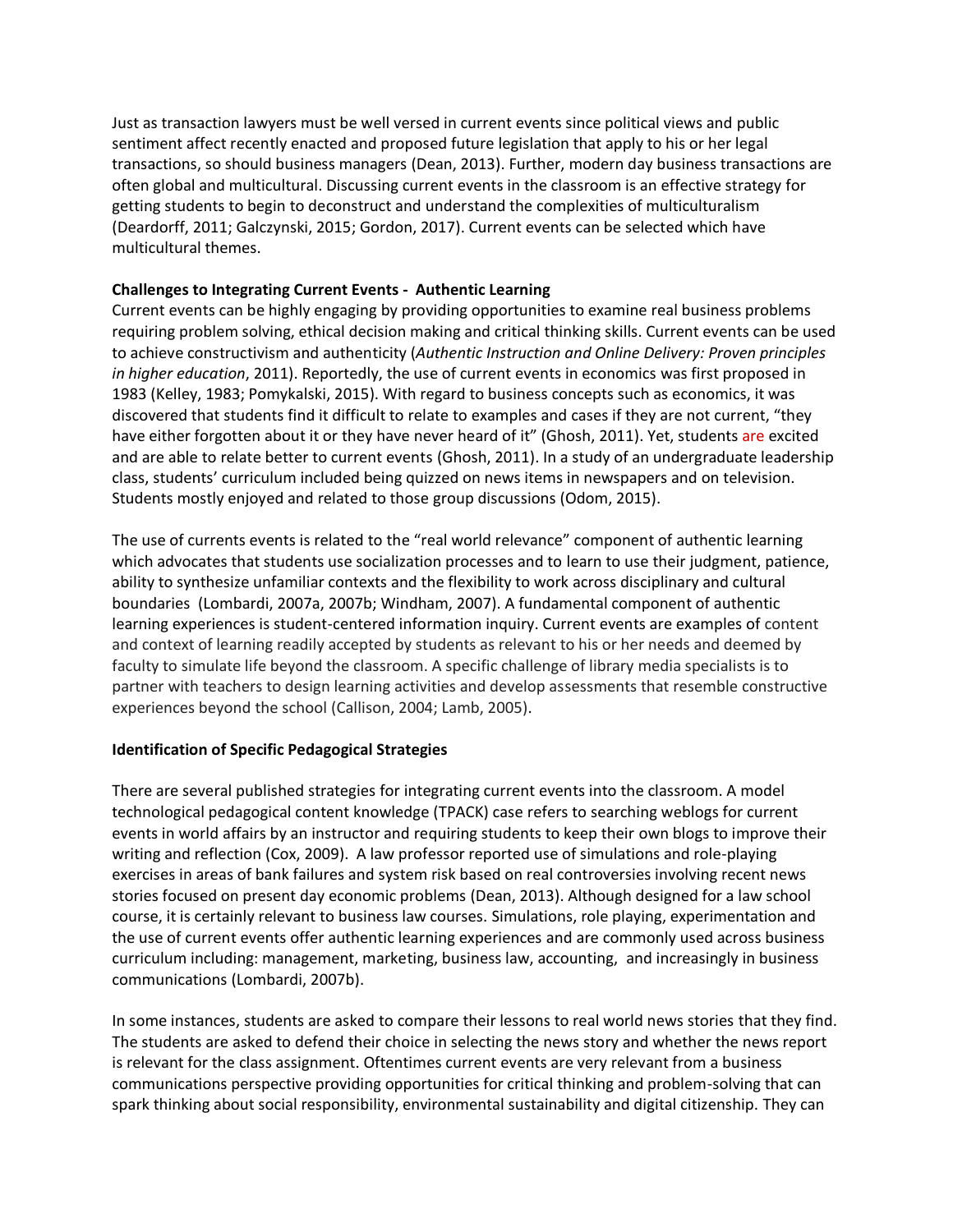be discussed in class orally or structured for multiple assignments that address various aspects of business communication that can be critically examined including: crisis management, CSR management, leadership communication, ethical communication, persuasive messaging, ethical leadership and communication, power and communication, influence and communication, communication and social media/cybersecurity, etc. [\(Garretson, 2014;](#page-17-16) [Hollander, 2000\)](#page-17-17).

Students can also be instructed to find multiple news articles regarding a current event and explore deeply the differences between the sources and the ways the stories were reported to explore lessons in ethical communication and corporate values [\(Scheibe, 2009\)](#page-19-16). This would improve the students' media literacy, information processing and offer a way to enhance business communications skills. Students are more engaged when they take ownership of discussion topics and recognize relevant news stories. For example, students can interview individuals about news stories and make *evidence-based arguments* in reports on the news subject [\(Sage Publishing, 2016\)](#page-19-17). Having the students write in journals about current events and other experiences are also effective in providing feedback on concepts that the student perhaps does not understand [\(Bahmani, 2016;](#page-16-19) [Stanton, 2017\)](#page-19-18). Journaling helps students find their own voice and *self-identities*.

Much has been written about ways to teach with current events. For example, the New York Times published "50 Ways to Teach with Current Events" [\(Gonchar, 2014\)](#page-17-18). *Evidenced based reporting* of truth is important since students should not merely rely on their opinions [\(Gonchar, 2014;](#page-17-18) [Leo, 2014\)](#page-18-14). In an article of 11 active learning business class activities, the author shared the strategy of leaving off the outcome of current events and having students fill in the blank by evaluating and deciding on what the resolutions could be [\(Livingston, 2015\)](#page-18-15).

Further, Towson University's Student Life office administers a Collegiate Readership Program and advocates 25 ways to use newspapers in the classroom. They conduct New York Times Talks Luncheons form meaningful conversations including students and faculty from all disciplines; and they promote a civil engagement program which makes use of New York Times Teaching Toolkit [\("25 Ideas for Using](#page-15-4)  [Newspapers in the College Classroom," Towson University\)](#page-15-4). Western Kentucky University uses current events as a means of ethical awareness in its Senior Assessment Finance 499 course. Students are to discuss current events found in the Wall Street Journal weekly in online discussion boards and then submit an ethics-based essay at the end of the semester [\(Western Kentucky University, 2017\)](#page-19-19).

Reportedly, America's approach to news literacy was led by Dr. Howard Schneider, Dean of the Stony Brook University School of Journalism. He advocated that non-journalism majors be taught the principles and practices of the press; i.e. the information processing skills of a newspaper reporter. Related to current events, since it is difficult to separate high quality, fact-based journalism from everything else, Dr. Schneider advocated that students become news literate on how to identify news and how to critically analyze it [\(Fleming, 2015\)](#page-17-19). News media literacy is multi-disciplined and includes civics instruction, cultural studies, values education and the impact of media. The core challenges are to get students familiar with recognizing quality sources of news, learn with stories to read and read the news daily [\(Siena, 2017\)](#page-19-20).

#### **Social/Political Engagement**

Literacy is the quality and state of being literate. To be literate is to have knowledge and competence. Rhetoric is the art of speaking and writing effectively. This is what business communications is all about. It is important that students be led "through the reflection that makes rhetoric intentional" [\(Lynch,](#page-18-16)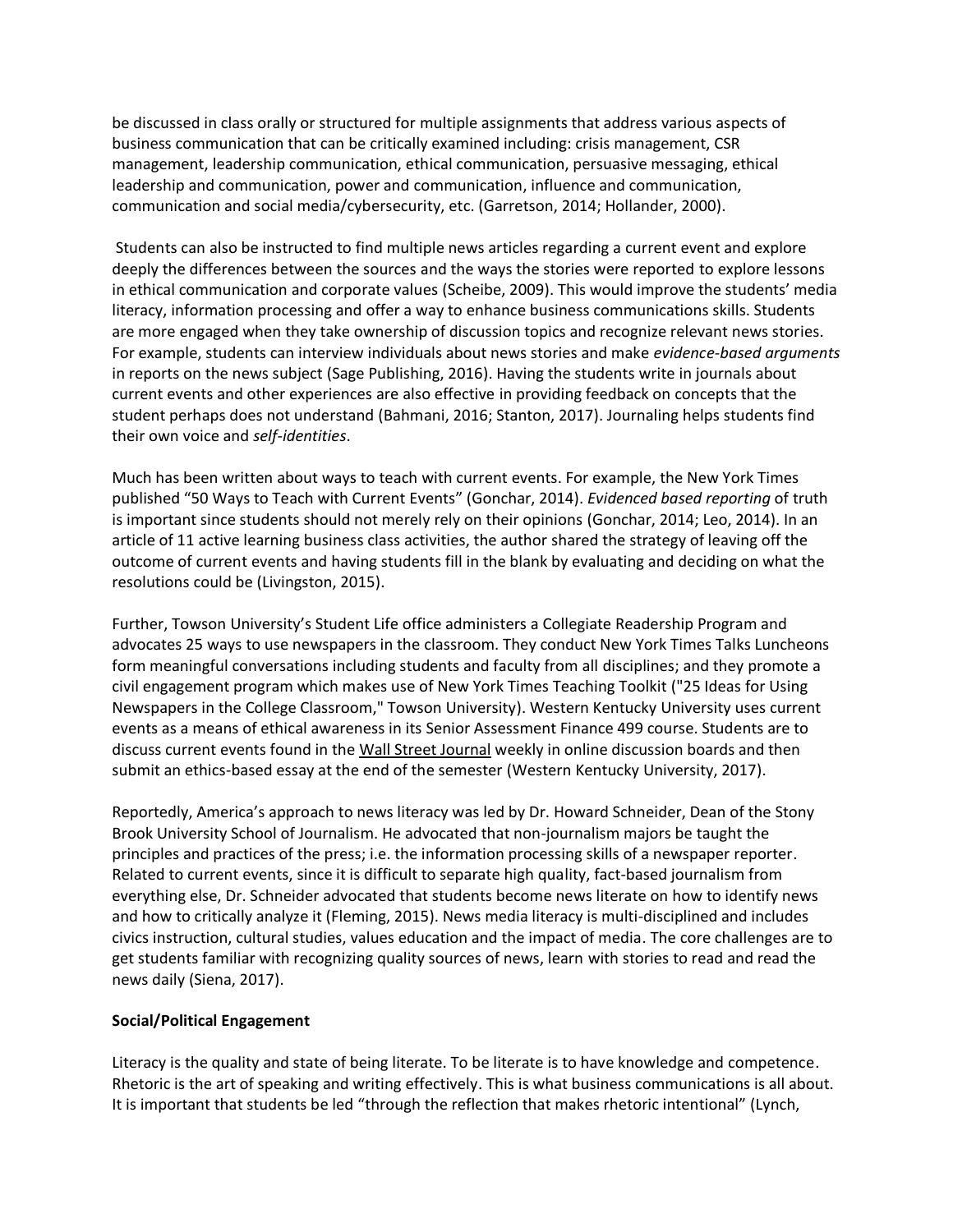[2013\)](#page-18-16). When dealing with global media, faculty need to be proactive in equipping students with critical literacy skills [\(Carneiro, 2008\)](#page-16-20).

Further with regard to news media literacy, it is advocated that students need to be taught how to make a difference through creativity, conversation and political knowledge [\(Gauntlett, 2015\)](#page-17-20). They also need to learn how media (news, social) feel and fit emotionally and intellectually [\(Gauntlett, 2015\)](#page-17-20). The politically oriented current events may lead students to think critically about policy issues [\(Yob, 2013\)](#page-20-3). When it comes to contentious political issues which can be fervently debated, it is important to set ground rules in order to facilitate a safe class environment [\(McDaniel, 2011;](#page-18-17) [Yale Center for Teaching](#page-20-4)  [and Learning\)](#page-20-4).

Lastly, unfortunately there is a steady stream of ethical scandals such as those noted in Table 1 [\(Weybrecht, 2016\)](#page-20-5). Students need time to practice, reflect, formulate their thoughts, and formulate their questions. In preparing millennials, they need time to practice the ethics skills building so that they become ethical business professionals and excellent, socially responsible global citizens [\(Weybrecht,](#page-20-5)  [2016\)](#page-20-5).

#### **Findings**

The gaps in the literature related to the use of current events in education relevant to preparing millennials for professional business communications include focusing on the students' individual voice and critical exploration of issues within the context of business communication. None of the literature reviewed specific to business education emphasized the importance of preparing millennials to *exercise diplomacy* as they forge their business careers. Further, while some research studies advocated that students find their own news stories, there is little scholarship about the 'then what?' What should instructors do to pull out of students their ability to exercise their individual voice about ethics, policies, legislation, and business practices. Typically, students merely summarize what the current event news article, blog or social media microblog post states. There needs to be much more research and practice focused on providing outlets for students to: (1) express themselves in online discussions; (2) craft *evidence-based judgments*; and (3) debate on the difficult dialogues related to unethical business practices [\(Weybrecht, 2016\)](#page-20-5).

The literature review enabled us to identify constructs of importance to include in the proposed pedagogical framework for preparing millennials to be socially responsible citizens. One focus was placed on strategic business management and business policy concepts relevant to social responsibility and digital citizenship in this age of social irresponsibility. These concepts are noted in Table 2. The overarching emphasis was to search for published research that addressed issues in business communications.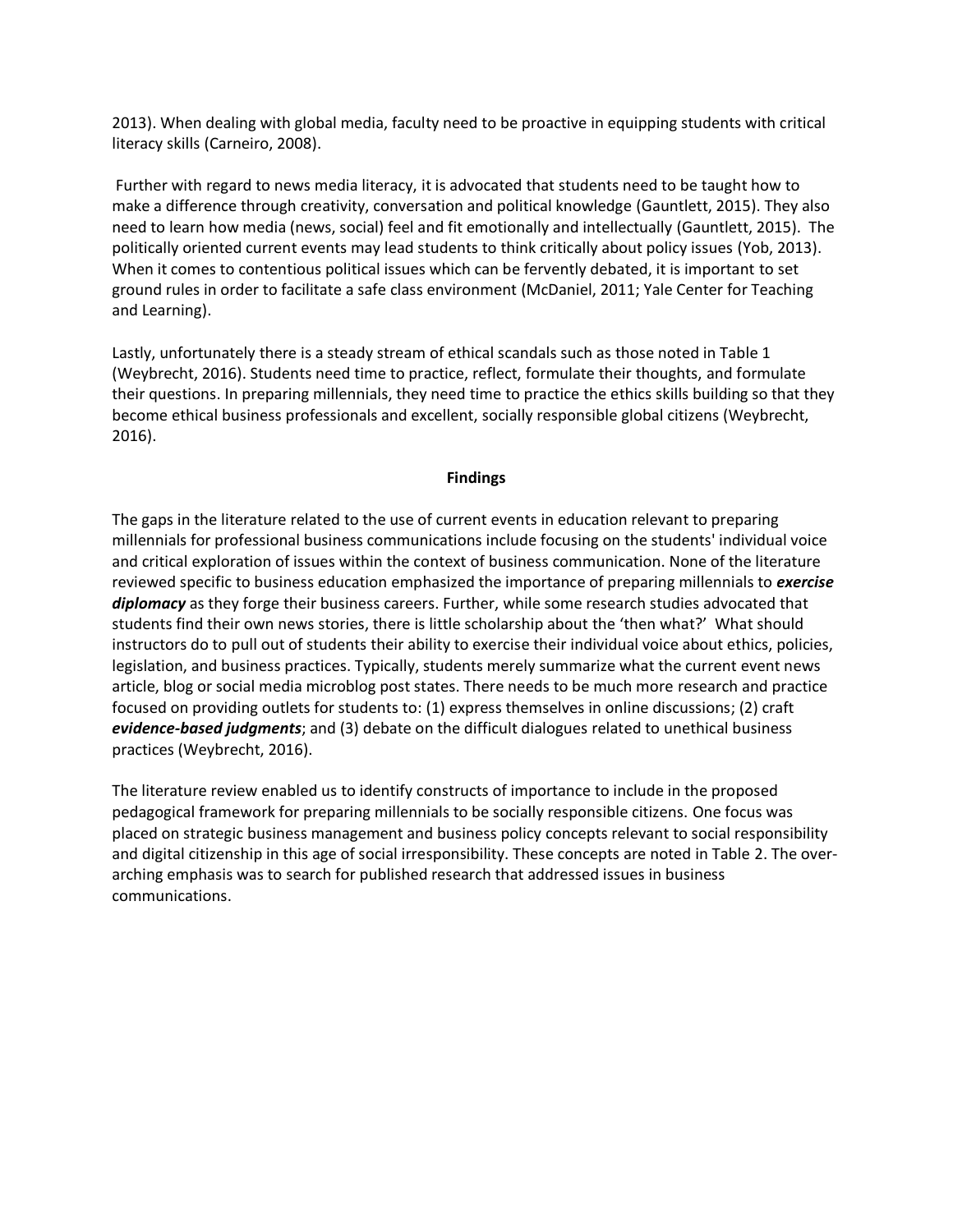Table 2

Literature Review of Socially Responsible Digital Citizenship - Business Communications Pedagogy

| <b>Literature Review of Social Responsibility</b> |                                                    |  |  |
|---------------------------------------------------|----------------------------------------------------|--|--|
| <b>Business Communications Pedagogy</b>           |                                                    |  |  |
| <b>Business management curriculum</b>             | <b>Social responsibility topics</b>                |  |  |
| Marketing                                         | Alternative facts - aka                            |  |  |
|                                                   | False claims, disinformation                       |  |  |
|                                                   | Truth in advertising                               |  |  |
|                                                   | Transparency                                       |  |  |
| <b>Business Law and Ethics</b>                    | Corporate social responsibility                    |  |  |
|                                                   | Environmental sustainability                       |  |  |
|                                                   | Hate speech, harassment, violence, domestic        |  |  |
|                                                   | terrorism, racism, sexism, xenophobes, homophobes  |  |  |
|                                                   | <b>Human rights</b> including immigration politics |  |  |
|                                                   | Lying                                              |  |  |
| <b>Computer Science and Technology</b>            | Digital citizenship                                |  |  |
|                                                   | Responsible use of online social networks          |  |  |
|                                                   | Cybersecurity, cyberattacks                        |  |  |
|                                                   | Cyberbullying                                      |  |  |

While we found some discussion of social responsibility, our sources were greatly limited. Based on our literature review, we find a need for additional socially responsible citizenship education in business communication specifically. We advocate that there is a need for a novel pedagogical framework to assist with the implementation of socially responsible citizenship across the business school curriculum particularly business communications – as well as other business programs. Based on our literature review, we recommend a pedagogical framework for developing business management curricula which has the following ten (10) themes that need to be promoted and implemented by higher education administrative leaders and faculty:

- **1. Socially responsive ethics –** digital citizenship and environmental sustainability; social justice awareness using current events in teaching
- 2. **Self- Identity:** In this age of selfies, faculty should *encourage students to establish* their own authentic self-identities.
- 3. **Diplomat Business Communication –** encourage *the development of experiential learning activities focused on civic participation for interventionist engagement*
- 4. **Transparency** *-* the business schools need to begin at home with discussing digital citizen related decisions made by the university and their college related to cyber bullying, harassment, unethical behavior; and with related current events.
- 5. **Evidenced –based assignments:** *Evidence-based assignments will thwart any inclination for students to indulge in fake news and alt facts. Require* Oral and Written Communication based on sound researched evidence.
- 6. **Assert their Rights and Opinions –** in concert with discovering their self-identities, encourage students to learn what their rights and opinions are and exercise their voice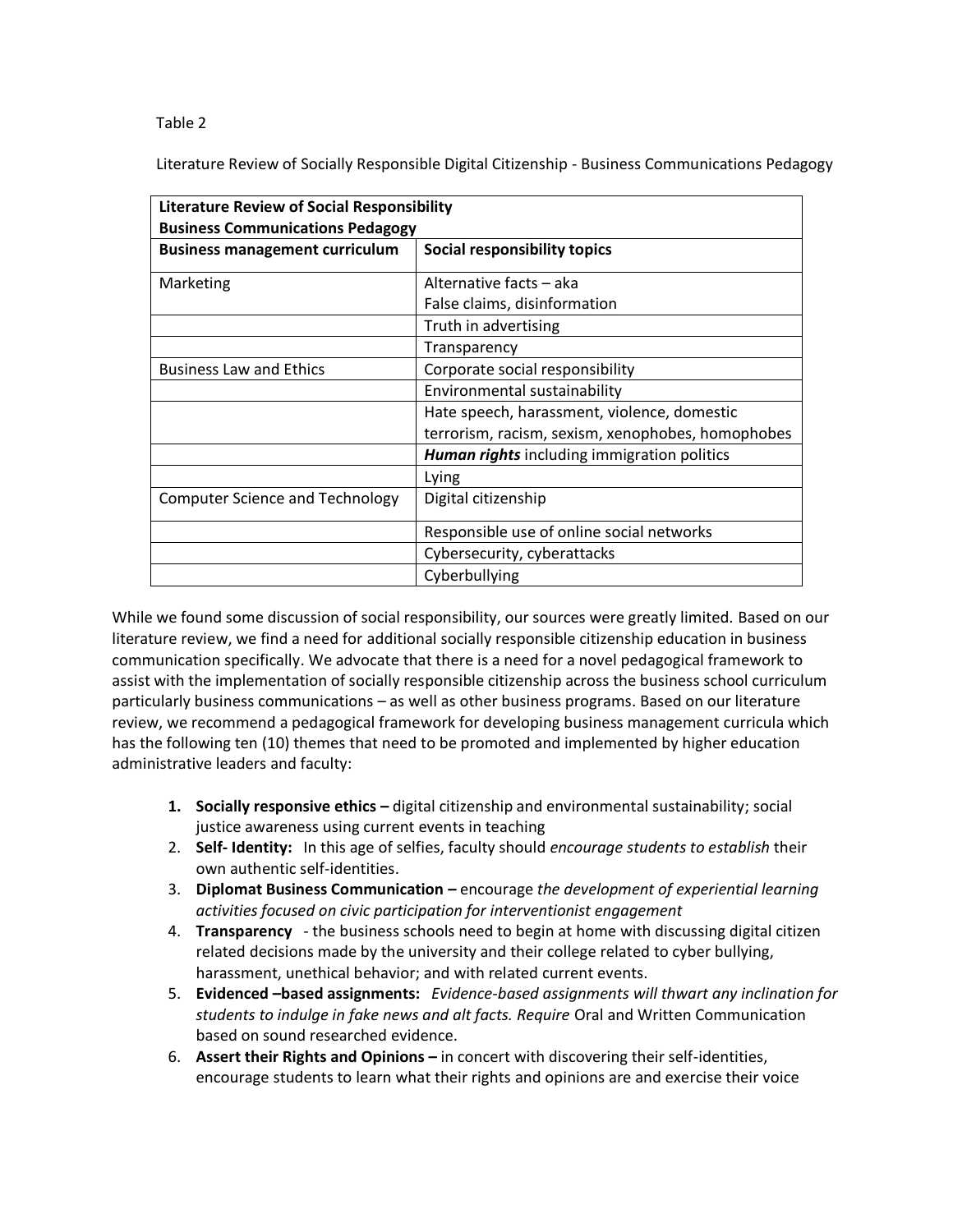- 7. **Protect human rights** identify how they can actively participate in human rights protection locally and globally
- 8. **Political activism**  encourage students to be politically active cyber civic participants
- 9. **Cyber secure technical skills** ensure that all business students understand and apply cyber security safeguards
- 10. **Critical thinking** It is important that the students develop critical attitudes, critical perspectives and critical thinking skills

#### **Conclusion**

The world is in a moment of experiencing numerous political, ideological, social, economic, cultural, religious, and other crises. This paper in pedagogy provides educators with guidance in the development of curricula that prepares students as the next generation of leaders responsible in the areas of technology, environmental sustainability and social responsibility as global citizens.

The primary recommendation is that in preparing millennial business students, they should receive adequate ethical business communications training in each of their required courses - - i.e. across the business curriculum. As history unfolds, as a matter of interventionist pedagogy, business college students need to be trained to think critically about what it means and what is required of them in serving as an excellent socially responsible digital citizen. Students need to be steered in a positive direction of becoming more actively engaged in the social issues of their time and business communications courses can assist in this effort.

A novel pedagogical framework is offered herein as a solution to address the key issues in the interaction of new literacies and digital citizenship include professional online participation, the exercise of citizen rights, adequate development of technical know-how, formulation and enforcement of values and norms, proper ways to assess the information overload, and the development of critical thinking throughout business curricula.

The implication of this study in pedagogy is that it will provide educators with much needed guidance in the development of curriculums that address the problem area of social responsibility and better prepare students to perform professionally in their careers as excellent digital citizens and communicate both their environmental sustainability concerns with diplomacy and in a manner that is sensitive to their employers' concerns.

#### **References**

<span id="page-15-4"></span>25 Ideas for Using Newspapers in the College Classroom. (Towson University, ). Retrieved September 28, 2018, from

https:/[/www.towson.edu/studentlife/activities/engagement/readership/resources/documents/i](http://www.towson.edu/studentlife/activities/engagement/readership/resources/documents/ideasusingnewspaper.pdf) [deasusingnewspaper.pdf](http://www.towson.edu/studentlife/activities/engagement/readership/resources/documents/ideasusingnewspaper.pdf)

- <span id="page-15-0"></span>Abrams, R. (2017, May 23). Target to Pay \$18.5 Million to 47 States in Security Breach Settlement, *New York Times*.
- <span id="page-15-1"></span>Area, M., & Pessoa, T. (2012). From solid to liquid: New literacies to the cultural changes of web 2.0. *Comunicar, 38*(19), 13-20.
- <span id="page-15-3"></span><span id="page-15-2"></span>Aronowitz, S. (2014). Where is the Outrage? *Situations: Project of the Radical Imagination, 5*(2). *Authentic Instruction and Online Delivery: Proven principles in higher education*2011). K. D. H. Kirstein, Judy M.; Olswang, Steven G. (Ed.)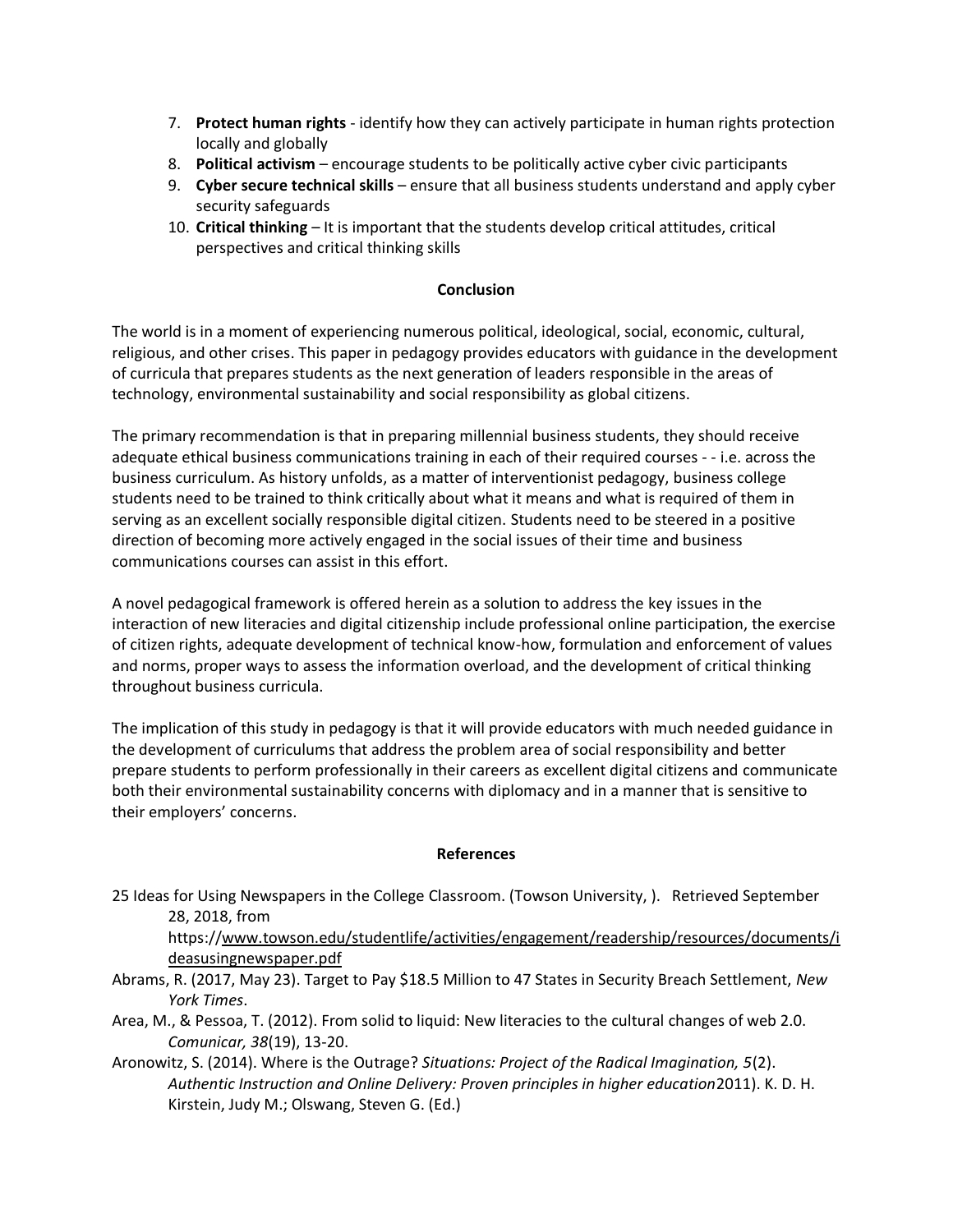- <span id="page-16-19"></span>Bahmani, S. (2016). Improved critical thinking in students using current events journaling. *International Journal of Sociology and Social Policy, 36*(3), 190-202.
- <span id="page-16-14"></span>Barnes, M. & Keleher, M. (2006). Ethics in conflict: Making the case for critical pedagogy. Business Communication Quarterly. Vol. 69, 2: pp. 144-157.
- Barton, L. (1990). Coping with crisis: Teaching students managerial and ethical constraints. *The Bulletin of the Association for Business Communication.* Vol. 53, (3), 27-32.
- Bernasco, B. (2017). *Welcome to the World: Integrating Current Affairs in Tourism Education* Paper presented at the Proceedings of the International Conference on Tourism, Ethics and Global Citizenship: Connecting the Dots, Apeldoorn, the Netherlands.
- <span id="page-16-6"></span>Bloch, J., & Spataro, S. (2014). Cultivating critical thinking dispositions throughout the business curriculum. *Business and Professional Communication Quarterly.* Vol. 77, (3), 249-265.
- Bowley, G., & Hurdle, J. (2018, April 26). Bill Cosby Is Found Guilty of Sexual Assault, *New York Times*.
- <span id="page-16-17"></span>Burgess-Wilkerson, B., Fuller, B., & Frederick, N. (2015). Say It Isn't So Lady "O": A Sex Scandal at the Oprah Leadership Academy for Girls. *Journal of Critical Incidents*. Volume 8, 59-62.
- Callison, D., & Lamb, A. (2004). Key Words in Instruction. Authentic Learning. *School Library Media Activities Monthly, 21*(4), 34-39.
- <span id="page-16-1"></span>Cambridge English Dictionary. (2018). Digital Citizen. Retrieved June 24, 2018, from https://dictionary.cambridge.org/us/dictionary/english/digital-citizen
- <span id="page-16-11"></span>Carlson, M. (2018). Facebook in the News: Social media, journalism, and public responsibility following the 2016 Trending Topics controversy. *Digital Journalism, 6*(1), 4-20.
- <span id="page-16-20"></span>Carneiro, R., & Draxler, A. (2008). Education for the 21st century: lessons and challenges. *European journal of education 43*(2), 149-160.
- <span id="page-16-12"></span>Chaudhri, V. (2014). Corporate social responsibility and the communication imperativer:Perspectives from csr managers. *International Journal of Business Communication.* Vol. 53,4: pp. 419-442.
- Choi, M., Glassman, M., & Cristol, D. (2017). What it means to be a citizen in the internet age: Development of a reliable and valid digital citizenship scale. *Computers & Education, 107*, 100- 112.
- <span id="page-16-9"></span>Churches, K. (2018, June 21). [46 Years of Title IX: Fight for Equity in Education Rages on].
- <span id="page-16-10"></span>Citron, D. K., & Norton, H .BUL Rev. 91 (2011): 1435. (2011). Intermediaries and hate speech: Fostering digital citizenship for our information age. *Boston University Law Review, 91*.
- <span id="page-16-5"></span>Collier, D.A., & Evans, J. R. (2007). *Operations Management : Goods, Services and Value Chains* (2nd ed.). Madison, OH: Thompson South-Western
- <span id="page-16-18"></span>Cox, S., & Graham, C. R. (2009). Diagramming TPACK in Practice: Using an Elaborated Model of the TPACK Framework to Analyze and Depict Teacher Knowledge. *TechTrends, 53*(5), 60-69.
- <span id="page-16-3"></span>Daly, H.E. (1990). Sustainable Development: An Impossibility Theorem. *Development, 3*, 4.
- <span id="page-16-4"></span>Daly, H.E. (1990). Toward some operational principles of sustainable development. *Ecological economics, 2*(1), 1-6.
- <span id="page-16-0"></span>Davis, M. (2016, June 15). What is Digital Citizenship? *EdTech Digest*.
- <span id="page-16-15"></span>Dean, K. W. (2013). Teaching Business Law in the New Econom: Strategies for Success. *Journal of Business & Technology Law, 8*(1), 223-253.
- <span id="page-16-16"></span>Deardorff, D.K. (2011). *Assessing intercultural competence*. San Francisco, CA: Jossey-Bass.
- <span id="page-16-13"></span>Dengler, R. (2017, August 1). Study confirms how lead got into Flint's water, *PBS Newshour*. Retrieved from https:/[/www.pbs.org/newshour/science/study-confirms-lead-got-flints-water](http://www.pbs.org/newshour/science/study-confirms-lead-got-flints-water)
- <span id="page-16-8"></span>Durbin, D. (2018). Google, Facebook, others speak out against child separation, *The Seattle Times*.
- <span id="page-16-7"></span>Evans, S. (2018). Lessons From Delivering Hurrican Harvey Relief: Collaboration is Key for Disaster Response Effects. *Forbes*.
- <span id="page-16-2"></span>Ferrell, O. C.., & Fraedrich, J. (2015). *Business ethics: Ethical decision making & case*. Toronto, ON Canada: Nelson Education.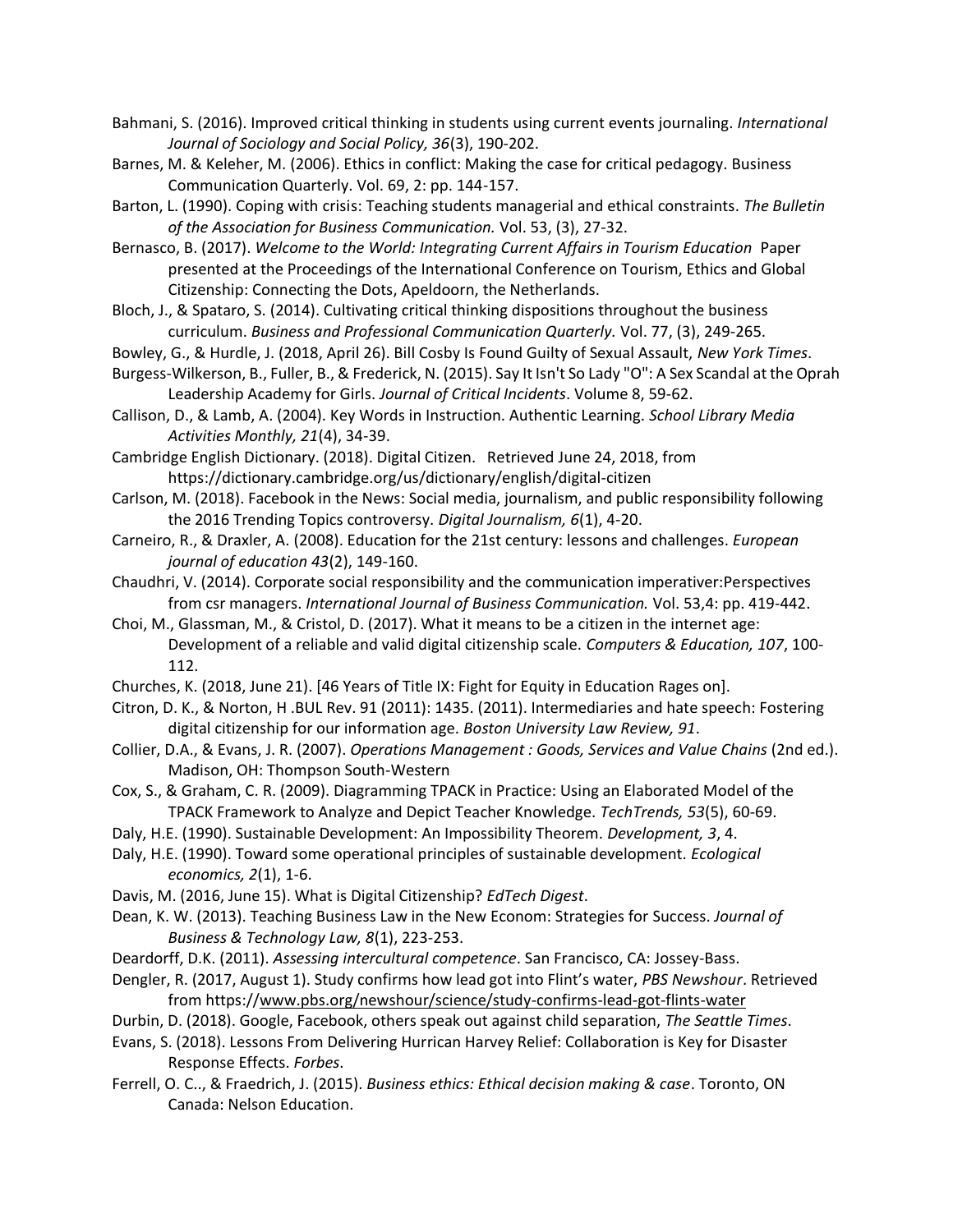- <span id="page-17-19"></span>Fleming, J. (2015). What do facts have to do with it? Exploring instructional emphasis in Stony Brook News Literacy curriculum. *Journal of Media Literacy Education, 7*(3), 73-92.
- <span id="page-17-1"></span>Foster, S. T., Sampson,S. E., Wallin, C., & Webb, S. (2016). *Managing Supply Chain and Operations*. New York City, NY: Pearson.
- <span id="page-17-0"></span>Fry, R. (2018, April 11). Millennials are the largest generation in the U.S. labor force. *FactTank News*.
- <span id="page-17-12"></span>Galczynski, M., Tsagkaraki, V., & Ghosh, R. (2015). Further Unpacking Multiculturalism in the Classroom. In L. G. Wong, S. (Ed.), *Multiculturalism in Canada: Theories, Policies and Debates*. Rotterdam, Netherlands: Sense Publishers.
- <span id="page-17-16"></span>Garretson, H., Krause-Phelan, T., Siegel, J., & Thelen, K. Z. (2014). The Value of Variety in Teaching: A Professor's Guide. *Journal of Legal Education, 64*(1), 65-92.
- <span id="page-17-20"></span>Gauntlett, D. (2015). *Making media studies: The creativity turn in media and communications studies*. New York, NY: Peter Lang Publishing.
- <span id="page-17-15"></span>Ghosh, I, & Rahman, F. (2011). Using current and up-to-date examples as a teaching tool in economics: a description. *Journal of Economics and Economic Education Research, 12*(1-9).
- <span id="page-17-2"></span>Glanz, J., & Robles, F. (2018). How Storms, Missteps and an Ailing Grid Left Puerto Rico in the Dark *New York Times*.
- <span id="page-17-18"></span>Gonchar, M. (2014). 50 Ways to Teach with Current Events, *The New York Times*.
- <span id="page-17-13"></span>Gordon, S. R., Elmore-Sanders, P., & Gordon, D. R. . (2017). Everyday Practices of Social Justice: Examples and Suggestions for Administrators and Practitioners in Higher Education. *Journal of Critical Thought and Praxis 6*(1), 68-83.
- <span id="page-17-11"></span>Grise-Owens, E., Cambron, S., & Valade, R. (2010). Using current events to enhance learning: A social work curricular case example. *Journal of Social Work Education 46*(1), 133-146.
- <span id="page-17-4"></span>Hamilton, C. (2017). Q&A: Does Machiavelli's the Prince Have Relevant Lessons for Modern High-Tech Managers and Leaders? *Technology Innovation Management Review*.
- <span id="page-17-8"></span>Hershatter, A., & Epstein, M. (2010). Millennials and the world of work: An organization and management perspective. *Journal of Business and Psychology, 25*(5), 211-223.
- <span id="page-17-3"></span>Hohmann, J., Deppisch, B., & Greve, J. (2018). The Daily 202: Trump lost a battle on family separations but his immigration war continues, *Washington Post*.
- <span id="page-17-17"></span>Hollander, S. A. (2000). Using Popular Media in Instruction. *Association for Psychological Science (APS) Observer, 13*(5).
- <span id="page-17-7"></span>Isman, A., & Gungoren, O.C. (2014). Digital citizenship. *TOJET: The Turkish Online Journal of Educational Technology, 13*(1), 73-77.
- <span id="page-17-5"></span>Jameson, D. (1973). Economic crisis and financial disasters: The role of business communication. *The Journal of Business Communication.* Vol. 46, 4: pp. 499-509.
- Ke, L., & Starkey, H. (2014). Active citizens, good citizens, and insouciant bystanders: The educational implications of Chinese university students' civic participation via social networking. *London Review of Education, 12*(1), 50-62.
- <span id="page-17-14"></span>Kelley, A. (1983). The Newspaper can be an effective teaching tool. *The Journal of Economic Education, 14*(4), 56-58.
- <span id="page-17-9"></span>Kim, J.H. (2017). Smartphone-mediated communication vs. face-to-face interaction: Two routes to social support and problematic use of smartphone. *Computers in Human Behavior, 67*, 282-291.
- <span id="page-17-6"></span>Kim, M., & Choi, D. (2018). Development of Youth Digital Citizenship Scale and Implication for Educational Setting. *Journal of Educational Technology & Society 21*(1), 155-171.
- <span id="page-17-10"></span>Kim,N., & Lee, S. (2018). Cybersecurity breach and crisis response: An analysis of Organizations' Official Statements in the United States and South Korea. *International Journal of Business Communication.*
- Klass,T., & Lindenberger, J. (2017). Characteristics of millenials in the workpalce. *Business Know-How.*  http/www.businesknowhow.com/millenials.htm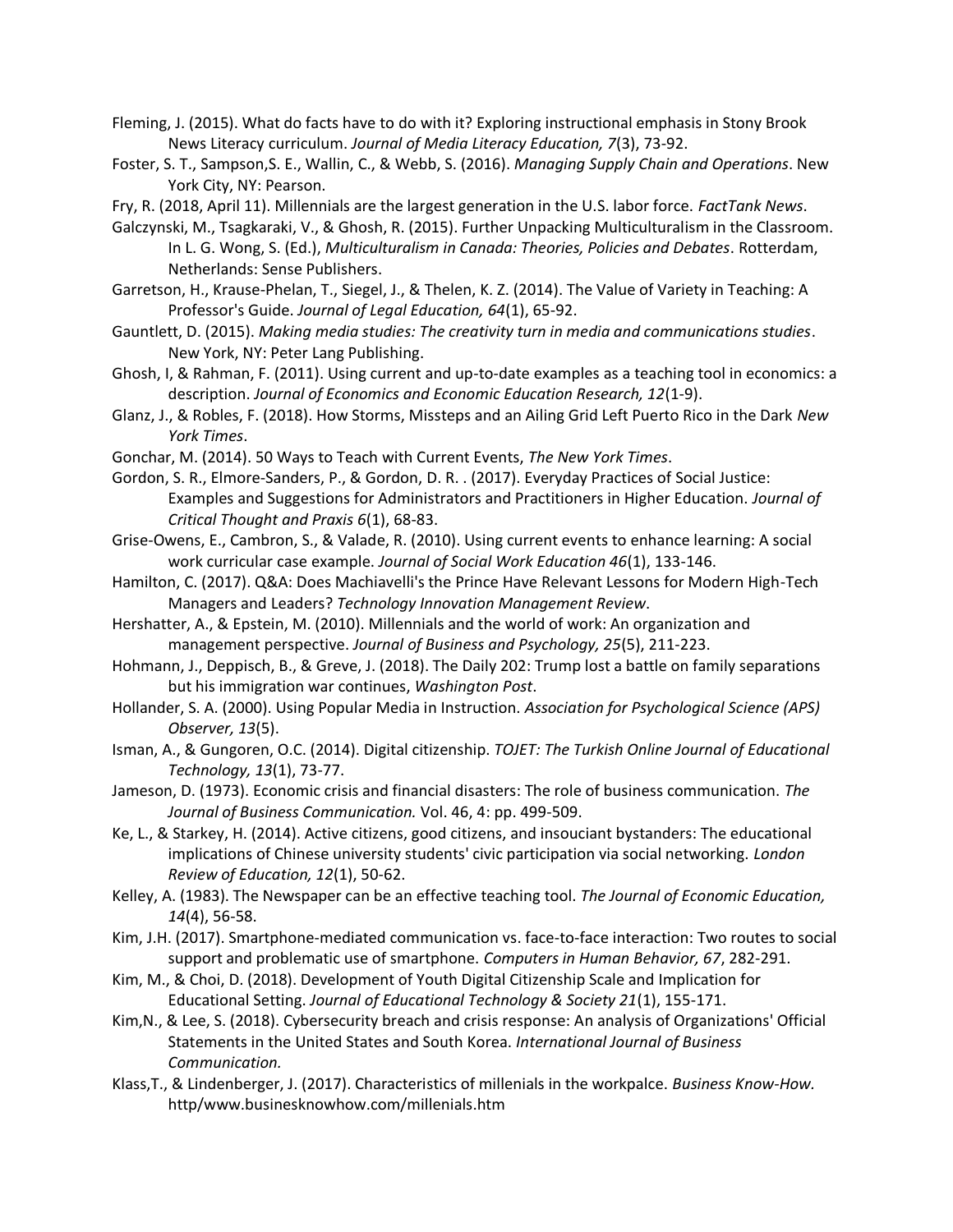Knowledge Unlimited. (2015). *NewsCurrents Teacher's Manual A Guide for Using NewsCurrents in the Classroom* 

<span id="page-18-4"></span>Lacy, E., & Wolcott, R. J. (2018, March 27). Timeline: Michigan State and its handling of sexual assault cases, *Lansing State Journal*. Retrieved from https:/[/www.lansingstatejournal.com/story/news/local/2018/03/27/michigan-state-university](http://www.lansingstatejournal.com/story/news/local/2018/03/27/michigan-state-university-timeline/336540002/)[timeline/336540002/](http://www.lansingstatejournal.com/story/news/local/2018/03/27/michigan-state-university-timeline/336540002/)

<span id="page-18-13"></span>Lamb, A., & Callison, D. (2005). Keywords in Instruction. Online Learning and Virtual Schools. *SCHOOL LIBRARY MEDIA ACTIVITIES MONTHLY, 21*(9), 29-35.

- Langone, A. (2018). What is the Time's Up Movement and the #MeToo Movement? *Time*.
- <span id="page-18-7"></span>Lenhart, A., Purcell, K., Smith, A., & Zickuhr, K. (2010). Social Media & Mobile Internet Use among Teens and Young Adults. Millennials. Washington, DC: Pew Research Center Internet & American Life **Project**
- <span id="page-18-14"></span>Leo, G. (2014). What matters most. *Teach Journal of Christian Education, 8*(1), 14-17.
- <span id="page-18-15"></span>Lewis, P., & Speck, H.(1973). Ethical orientations for understanding business ethics. *The Journal of Business Communication*. Vol. 27, 3: 213-232.
- Livingston, R. (2015). 11 Active learnign Activities for your Business Class. Retrieved September 28, 2018
- <span id="page-18-11"></span>Lombardi, M. M. (2007a). Approaches That Work: How Authentic Learning Is Transforming Higher Education Educause Learning Initiative.
- <span id="page-18-12"></span>Lombardi, M. M. (2007b). Authentic Learning for the 21st Century: An Overview
- <span id="page-18-16"></span>Lynch, P. (2013). The best training for public life: reconciling traditions: Jesuit rhetoric and ignatian pedagogy. *Conversations on Jesuit Higher Education, 43*(1), 6-9.
- <span id="page-18-17"></span>McDaniel, R. (2011). Leading Classroom Discussion on Difficult Topics.
- <span id="page-18-2"></span>McKew, M. (2018, February 16). Did Russian affect the 2016 Election? It's now undeniable. *WIRED*.
- <span id="page-18-3"></span>McKinley Jr, J. C. (2018, June 1). 3 Women Accuse Weinstein of Sexual Assault in Federal Suit, *The New York Times*.
- <span id="page-18-5"></span>Morgan, J. (2014, May 13). A Simple Explanation Of 'The Internet Of Things. *Forbes.* Retrieved June 24, 2018, from https:/[/www.forbes.com/sites/jacobmorgan/2014/05/13/simple-explanation](http://www.forbes.com/sites/jacobmorgan/2014/05/13/simple-explanation-internet-things-that-anyone-can-understand/#1f566ea1d091)[internet-things-that-anyone-can-understand/#1f566ea1d091](http://www.forbes.com/sites/jacobmorgan/2014/05/13/simple-explanation-internet-things-that-anyone-can-understand/#1f566ea1d091)
- <span id="page-18-8"></span>Morreale, S. P., Valenzano, J. M., & Bauer, J. A. (2017). Why communication education is important: A third study on the centrality of the discipline's content and pedagogy. *Communication Education, 66*(4), 402-422.
- <span id="page-18-6"></span>Nordin, M.S., Tunku Ahmad, T.B., Zubairi, A.M., Ismail, N.A.H., Rahman, A.H.A., Trayek, F. A. A., & Ibrahim, M.B. (2016). Psychometric properties of a digital citizenship questionnaire. *International Education Studies, 9*(2).
- <span id="page-18-10"></span>Odom, S. F. (2015). Undergraduate Student Perceptions of the Pedagogy Used in a Leadership Course: A Qualitative Examination. *Journal of Leadership Education, 14*(2), 17-29.
- <span id="page-18-9"></span>Pennell, M., & Miles, L. (2009). It actually made me think: Problem-based learning in the business communication. *Business Communication Quarterly.* Vol. 72, (4), 377-394.
- Pomykalski, J. J. (2015). *Using Current Events to Enhance Information Systems Pedagogy*. Paper presented at the EDSIG Conference on Information Systems and Computing Education, Wilmington, NC.
- PricewaterhouseCoopers. (2013). PwC's NextGen: A global generational study.
- <span id="page-18-0"></span>Raytheon. (2014). Preparing Millennials to Lead in Cyberspace. Retrieved from https://www.raytheon.com/sites/default/files/news/rtnwcm/groups/gallery/documents/digital asset/rtn\_210603.pdf
- <span id="page-18-1"></span>Raytheon. (2016). Securing Our Future: Closing the Cybersecurity Talent Gap. Retrieved from https://www.raytheon.com/sites/default/files/2018-02/cybersecurity-survey-summary.pdf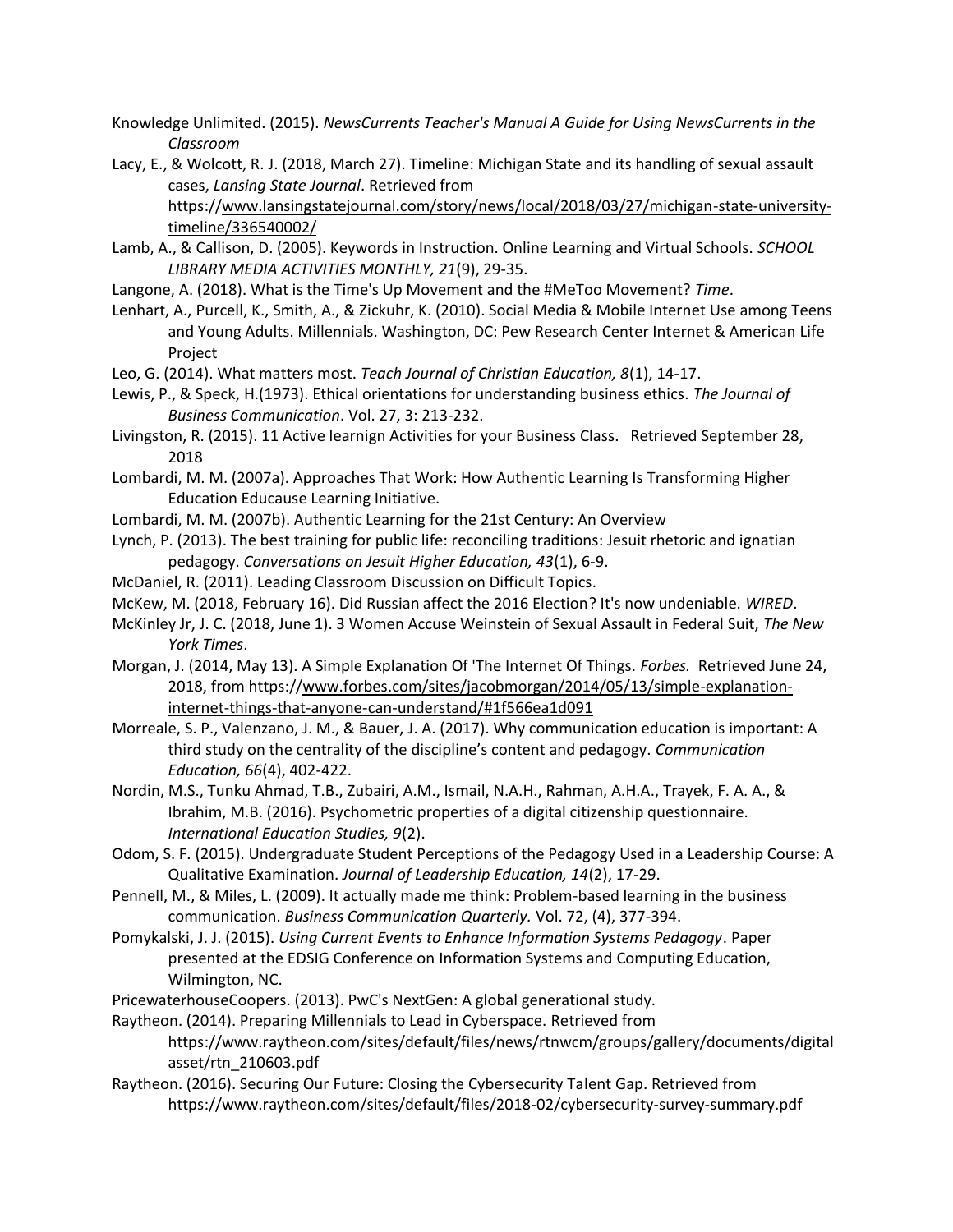- <span id="page-19-2"></span>Raytheon. (2017). Securing Our Future: Cybersecurity and the Millennial Workforce. Retrieved from https://www.raytheon.com/sites/default/files/2017-12/2017\_cyber\_report\_rev1.pdf
- <span id="page-19-10"></span>Restad, H. E. (2017). The American election (Or: Is the end coming?). *INTERNASJONAL POLITIKK, 75*(1), 5- 12.
- <span id="page-19-1"></span>Ribble, M. (2011). *Digital citizenship in schools*. Washington, DC: International Society for Technology in Education.
- <span id="page-19-6"></span>Richard, K. (Producer). (2018). After Sexual Misconduct Claims, Vegas Mogul Steve Wynn Fell Fast.
- <span id="page-19-11"></span>Romm, T. (2018). Facebook's Zuckerberg just survived 10 hours of questioning by Congress, *Washington Post*. Retrieved from https:/[/www.washingtonpost.com/news/the](http://www.washingtonpost.com/news/the-switch/wp/2018/04/11/zuckerberg-facebook-hearing-congress-house-testimony/?noredirect=on&utm_term=.8eacc4864efd)[switch/wp/2018/04/11/zuckerberg-facebook-hearing-congress-house-](http://www.washingtonpost.com/news/the-switch/wp/2018/04/11/zuckerberg-facebook-hearing-congress-house-testimony/?noredirect=on&utm_term=.8eacc4864efd)

[testimony/?noredirect=on&utm\\_term=.8eacc4864efd](http://www.washingtonpost.com/news/the-switch/wp/2018/04/11/zuckerberg-facebook-hearing-congress-house-testimony/?noredirect=on&utm_term=.8eacc4864efd)

- <span id="page-19-14"></span>Rooks, N. M. (2014, September 22). Knowing when to teach current events. *The Chronicle of Higher Education*.
- <span id="page-19-17"></span>Sage Publishing. (2016). 10 ways to integrate current events into classes. *Sage Connection Insight.* Retrieved September 20, 2018, from https://connection.sagepub.com/blog/sageconnection/2016/12/08/10-ways-to-integrate-current-events-into-classes/
- <span id="page-19-7"></span>Saul, S. (2017, Jan 24). When Campus Rapists are Repeat Offenders, *The New York Times*.
- <span id="page-19-16"></span>Scheibe, C. (2009). Voices from the Field:" Sounds Great, but I Don't Have Time!" Helping Teachers Meet Their Goals and Needs with Media Literacy Education." *Journal of Media Literacy Education, 1*(1), 68-71.
- <span id="page-19-20"></span>Schmeltz, L. (2014). Identical or just compatible? The utility of corporate identity values in communicating corporate social responsibility. *International Journal of Business Communication.*  Vol. 51, 3: pp. 234-258.
- Siena, S. (2017, March 21). Developing Media-savvy students. *Inside Higher Ed*.
- <span id="page-19-9"></span>Simsek, E., & Simsek, A. (2013). New literacies for digital citizenship. *Contemporary Educational Technology, 4*(2), 126-137.
- <span id="page-19-5"></span>Snapes, L. (2018, May 3). Russell Simmons issues statement supporting #MeToo despite sexual assault allegations, *The Guardian*.
- <span id="page-19-18"></span>Stanton, A. D., & Stanton, W. W. (2017). Using Journaling to Enhance Learning and Critical Thinking in a Retailing Course. *Journal for Advancement of Marketing Education 25*.
- <span id="page-19-12"></span>Sterman, J. D. (2002). All models are wrong: reflections on becoming a systems scientist. *System Dynamics Review 18*(4), 501-531.
- <span id="page-19-8"></span>Stewart, J. S., Oliver, E. G., Cravens, K. S., & Oishi, S. (2017). Managing millennials: Embracing generational differences. *Business Horizons, 60*(1), 45-54.
- <span id="page-19-0"></span>Strauss, W., & Howe, N. (2003). *Millennials go to college: Strategies for a new generation on campus*. Washington, DC: American Association of Collegiate Registrars.
- <span id="page-19-3"></span>Team, T. (2014, May 8). Target's CEO Steps Down Following the Massive Data Breach and Canadian Debacle. *Forbes*.
- <span id="page-19-4"></span>Thornton, P. (2018). Bill Cosby's sexual assault conviction matters - a lot, *The LA Times*.
- <span id="page-19-15"></span>Tinsley, H. N. (2016). Ripped from the headlines: using current events and deliberative democracy to improve student performance in and perceptions of nonmajors biology courses. *Journal of microbiology & biology education 17*(3).
- <span id="page-19-13"></span>Twenge, J. (2017). iGen: Why Today's Super-Connected Kids Are Growing Up Less Rebellious, More Tolerant, Less Happy- And Completely Unprepared For Adulthood. New York: Atria Books.
- Vanderbilt Center for Teaching.). Difficult Dialogues. Retrieved September 28, 2018, from https://cft.vanderbilt.edu//cft/guides-sub-pages/difficult-dialogues/
- <span id="page-19-19"></span>Western Kentucky University. (2017). AACSB International Continuous Improvement Review Report. Bowling Green, KY: Western Kentucky University.